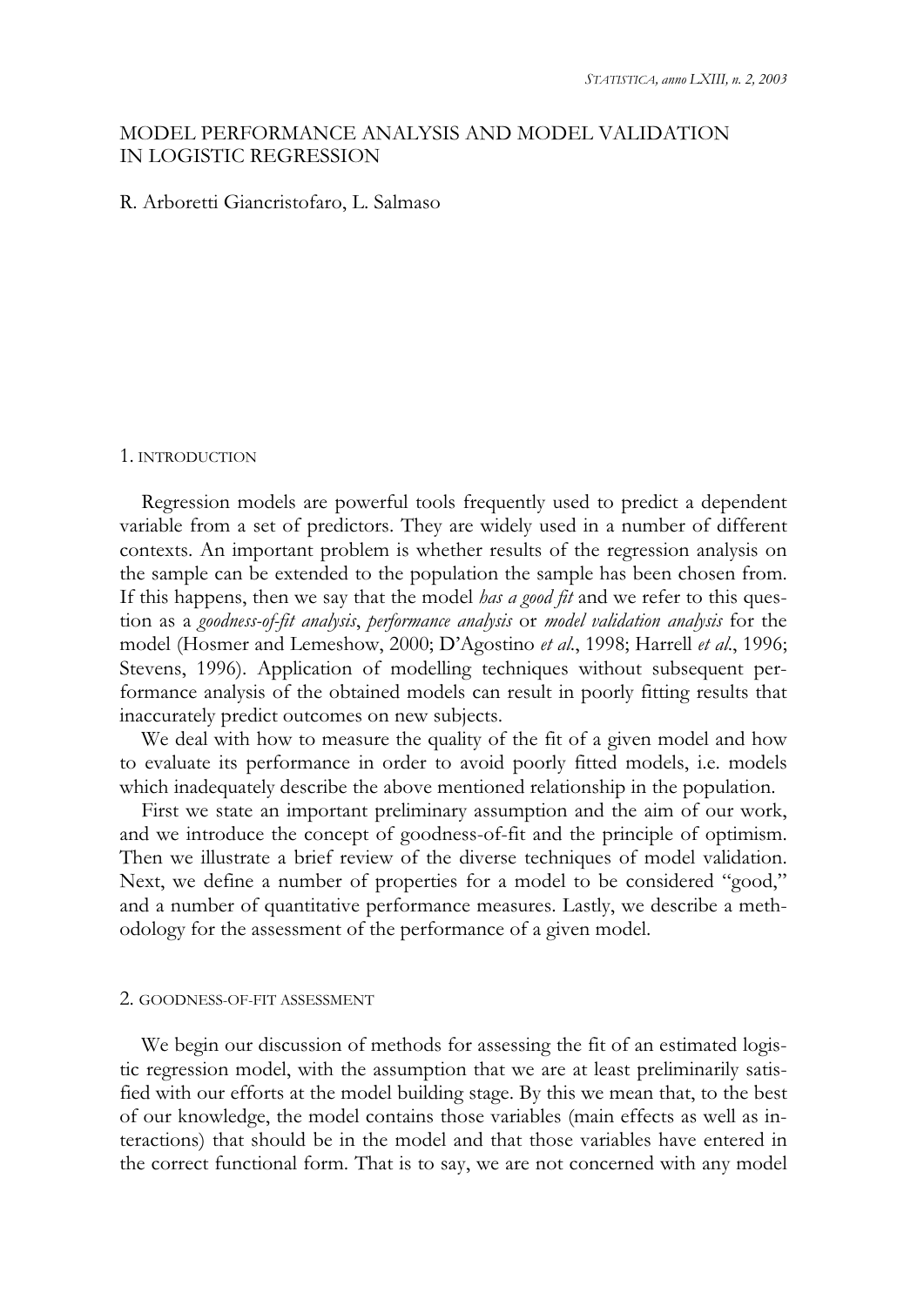building issue nor are we comparing competing models - each model is taken as it is and its performance is evaluated for validation purposes only. Furthermore, we are not investigating how possible changes of the set of covariates included in the model may result in larger overall significance or higher performance.

We illustrate our approach with reference to logistic regression and we apply it to evaluate and validate logistic regression equations. Anyway, because our approach is not concerned with the development of the model but treats it as a "black box", it can be applied to any statistical model that generates predicted probabilities such as, for example, classification trees and neural networks.

As we have already mentioned, our aim is to evaluate and measure how effectively the model we have describes the outcome variable both in the sample and in the population. Before dealing with methods for assessing the measure of model performance, we want to stress the reason why this phase is so important in any statistical analysis.

We have seen that after deciding which covariates to include in the logistic model, coefficients are estimated in order to maximize the overall likelihood of the sample. The maximum likelihood technique used for this estimation is a mathematical maximization procedure, and hence there is a great opportunity for capitalization on chance, especially if the number of subjects is not large compared to the number of variables (Stevens, 1996). As we shall see later, the resulting regression equation often outperforms on the sample used to fit the model, but it does not generalize to other samples from the same population. That is to say, the logistic regression equation computes the best possible event predictions on the sample used to fit the model, but its predictive power drops away when applied to an independent sample from the same population (i.e. to similar subjects not included in the original sample).

If this is the case, the model will very likely work better for the data used to fit it than for any other data. Analysts usually refer to this fact as the *principle of optimism* (Picard and Cook, 1984). As a consequence, when assessing the goodnessof-fit of a regression equation, it is not enough to evaluate how well it predicts on the sample used to fit the model: it is of crucial importance for the researcher to obtain some quantitative and objective measures of how well the regression equation will predict on an independent sample of similar data in order to determine its degree of generalizability.

If the predictive power drops off sharply, then the results of the analysis (i.e. the predictive equation) are sample-specific and have no generalizability, thus being of limited scientific utility.

At a first glance, one could think of assessing the goodness-of-fit of the model by fitting the model to the sample and then using the model to predict the event probability for each subject in the sample. Any measure of the distance between the observed values of the response variable and the predicted event probabilities would then be a good indicator of the performance of the model.

The idea of the comparison is good - the distance measure would be a simple and intuitive indicator of the reliability of the prediction. Of course, we would like the predicted probabilities to accurately reflect the distribution of the positive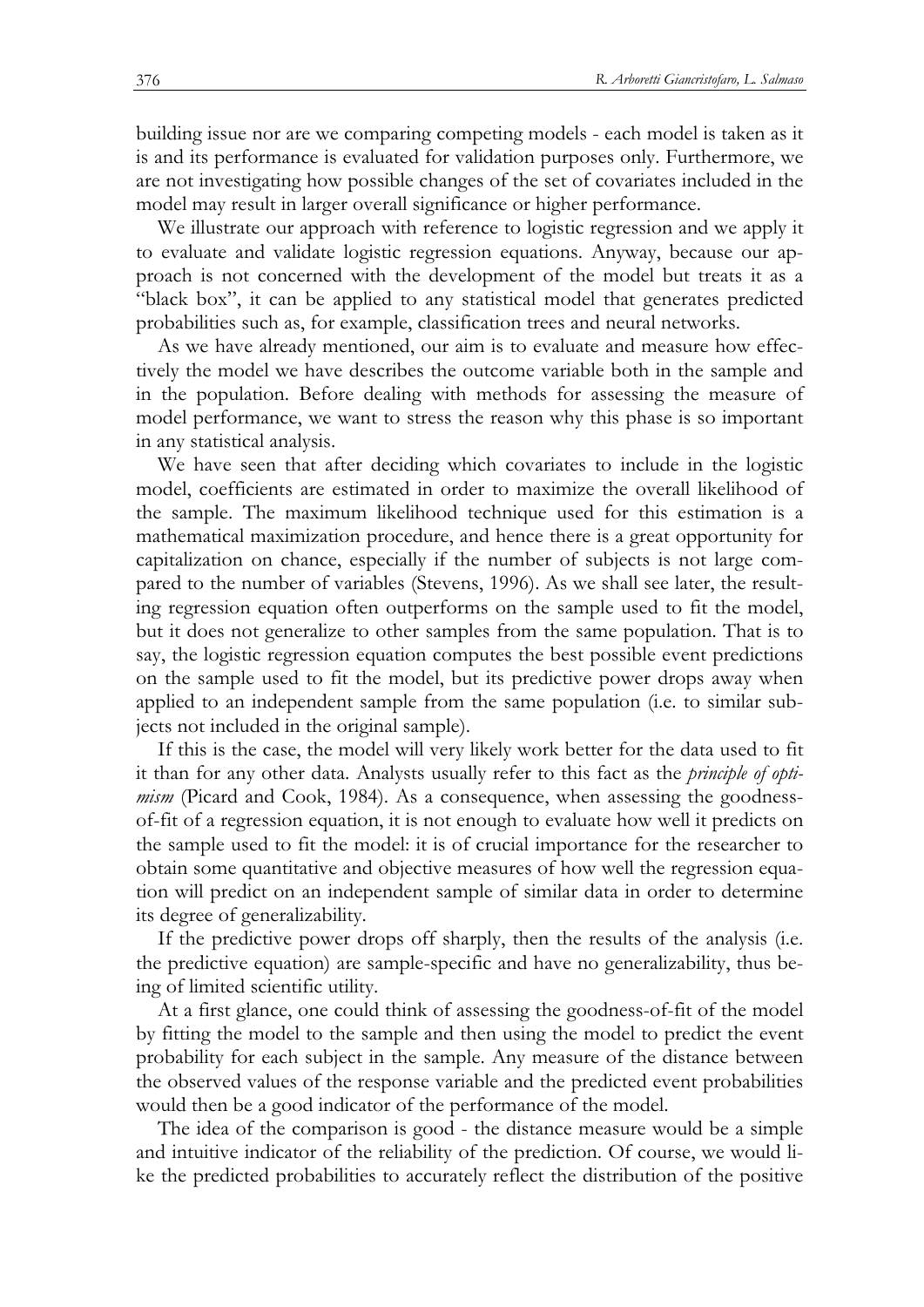events in the sample. The problem here is that we are using the same sample twice - to fit the model and to evaluate its performance. As we have already stated, each model is mathematically optimised to best fit the data on which it is built. Thus, any performance indicator measured on the same sample used to fit the model is biased in favour of the model, i.e. indicates the highest possible performance. On the contrary, we are interested in evaluating how well the model can predict the probability of the positive event for subjects not included in the original sample on which the model was built.

As a consequence, the use of independent data to fit and test the model is preferable when we are interested in demonstrating the generalizability of the model in order to use it to predict outcomes for future subjects (Hosmer and Lemeshow, 2000; Harrell *et al*., 1996; Stevens, 1996). This type of assessment is often called *model validation*. Here follows a brief review of the main possible approaches.

In some situations it may be possible to obtain a new sample of data from the same population or from a similar population. This new sample can then be used to assess the goodness-of-fit of a previously developed model by applying the model as it is to the new sample. This type of assessment is called *external validation*; as stated by Harrell *et al.,* (1996). External validation is the most stringent and unbiased test for the model and for the entire data collection process.

Most of the times it is not possible to obtain a new independent external sample from the same population or a similar one. It may then be possible to internally validate the model. The most accredited methods for obtaining a good *internal validation* of a model's performance are *data-splitting*, *repeated data-splitting*, *jackknife technique* and *bootstrapping*. The core concept of these methods is similar in order to exclude a sub sample of observations, develop a model based on the remaining subjects, and then test the model in the originally excluded subjects.

The methods differ from one another in the way they identify the sub-sample used to build the model.

# *i) Data-splitting*

A random portion of the sample, usually between two thirds and three quarters, is used for model development. The obtained model is then "frozen" and applied as it is to the remaining portion of the sample for assessing the model's performance (Harrell *et al.,* 1996; Picard and Berk, 1990).

# *ii) Repeated data-splitting*

This consists in repeating the previous analysis many times. Each iteration of the analysis splits the original sample in a different way. Such a repeated analysis is far more accurate than a simple data-splitting (Harrell *et al.,* 1996).

### *iii) Jack-knife technique*

The jack-knife technique is very similar to data-splitting. The only difference is in the size of the two sub samples. Here, the model is fitted on all but one of the subjects in the original sample and is then tested on the set-aside case (Mosteller and Tukey, 1977; Stone, 1974). This procedure can be repeated as many times as the number of subjects in the original sample.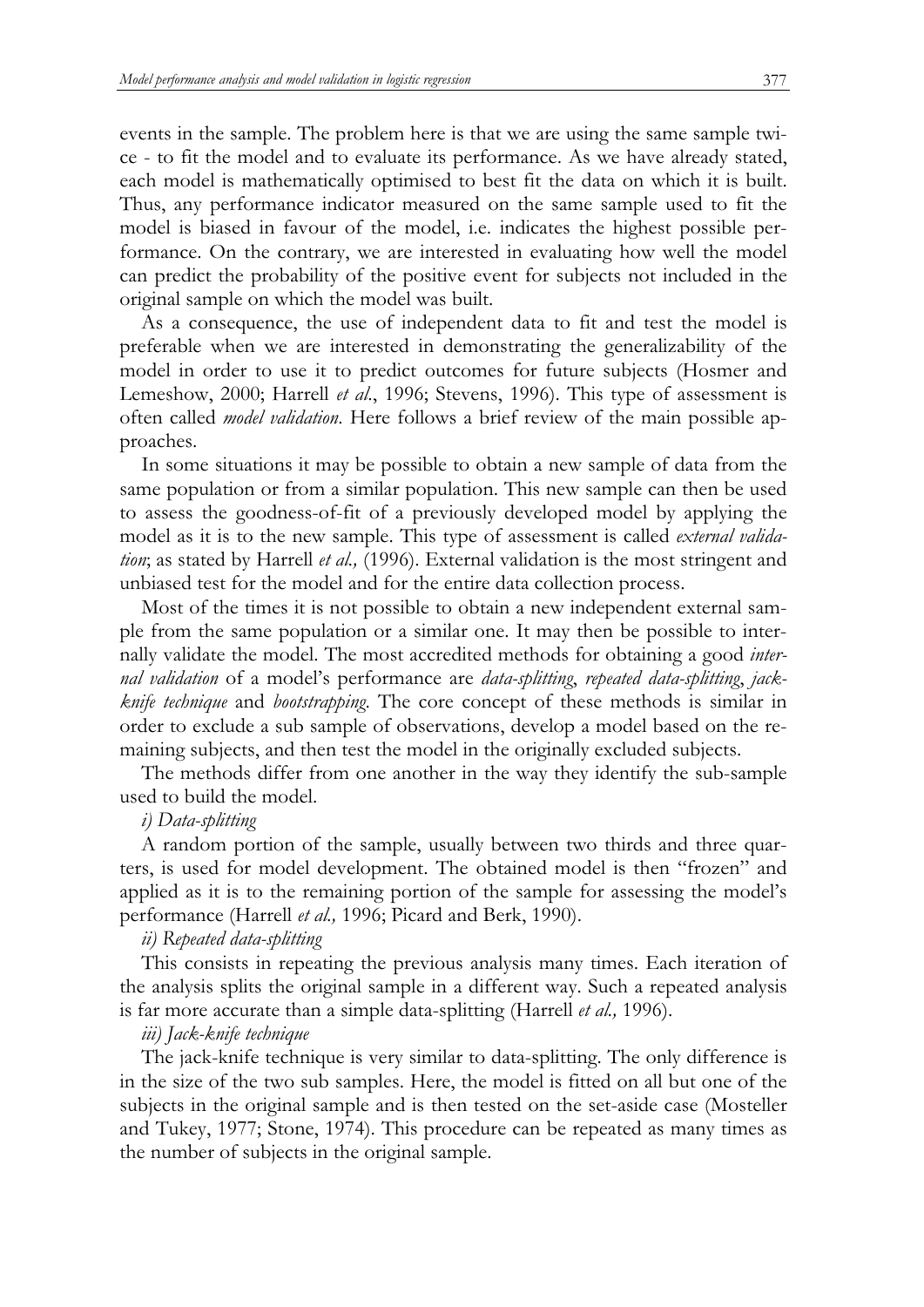#### *iv) Bootstrapping*

Bootstrapping is an alternative method of internal validation which involves taking a large number of simple random samples *with replacement* from the original sample (Harrell *et al*., 1996) and fitting the model on each of these samples.

The sampling procedure is the main difference between bootstrapping and data-splitting – bootstrapping samples are taken *with* replacement while datasplitting samples are taken *without* replacement. As a consequence, a duplication of the subjects in the original sample is possible.

The replication allows us to obtain large samples even from small original samples. However, if the original sample is bad, the samples obtained using these techniques will be bad as well. What is more, the interpretation of bootstrapping results is controversial.

A detailed review of this technique can be found in Efron and Tibshirani (1993).

After an in-depth analysis of the abovementioned techniques, we have opted for *repeated data-splitting*. Although bootstrapping appears to be a very powerful technique, we choose not to use it in order to obtain easily interpretable results. We prefer data-splitting to the jack-knife technique because the former provides us with more data for model testing purposes. If the model is tested on a single subject (as in the jack-knife technique) it is not possible to assess one of the most important dimensions of model's performance, i.e. calibration, which we shall define in one of the following paragraphs. We repeat the data-splitting to obtain more accurate results.

At this point of our analysis, we remind the reader that our aim is to assess the goodness-of-fit of a given model, and to determine whether the model can be used to predict the outcome of a subject not included in the original sample. Given this aim, we would need to have some specific ideas about what it means to say that a model fits.

In the following paragraph firstly we distinguish between fitting and validation samples, then we introduce the concepts of calibration and discrimination as the two main dimensions of model performance. Next we describe three measures for evaluating model calibration and discrimination and finally, we develop a procedure to evaluate the overall performance and validate a number of specific logistic regression models.

#### 3. FITTING AND VALIDATION SAMPLES

In accordance with the principles of data-splitting we distinguish between fitting and validation samples - they are samples from the same population, but are distinct and independent from one another. Furthermore, they constitute a total partition of the original sample - they are from the same population but, at the same time, are distinct and independent from one other.

Firstly we use the fitting sample to fit the model. Then we take the fitted model as it is, apply it to the validation sample, and evaluate the model's performance on it.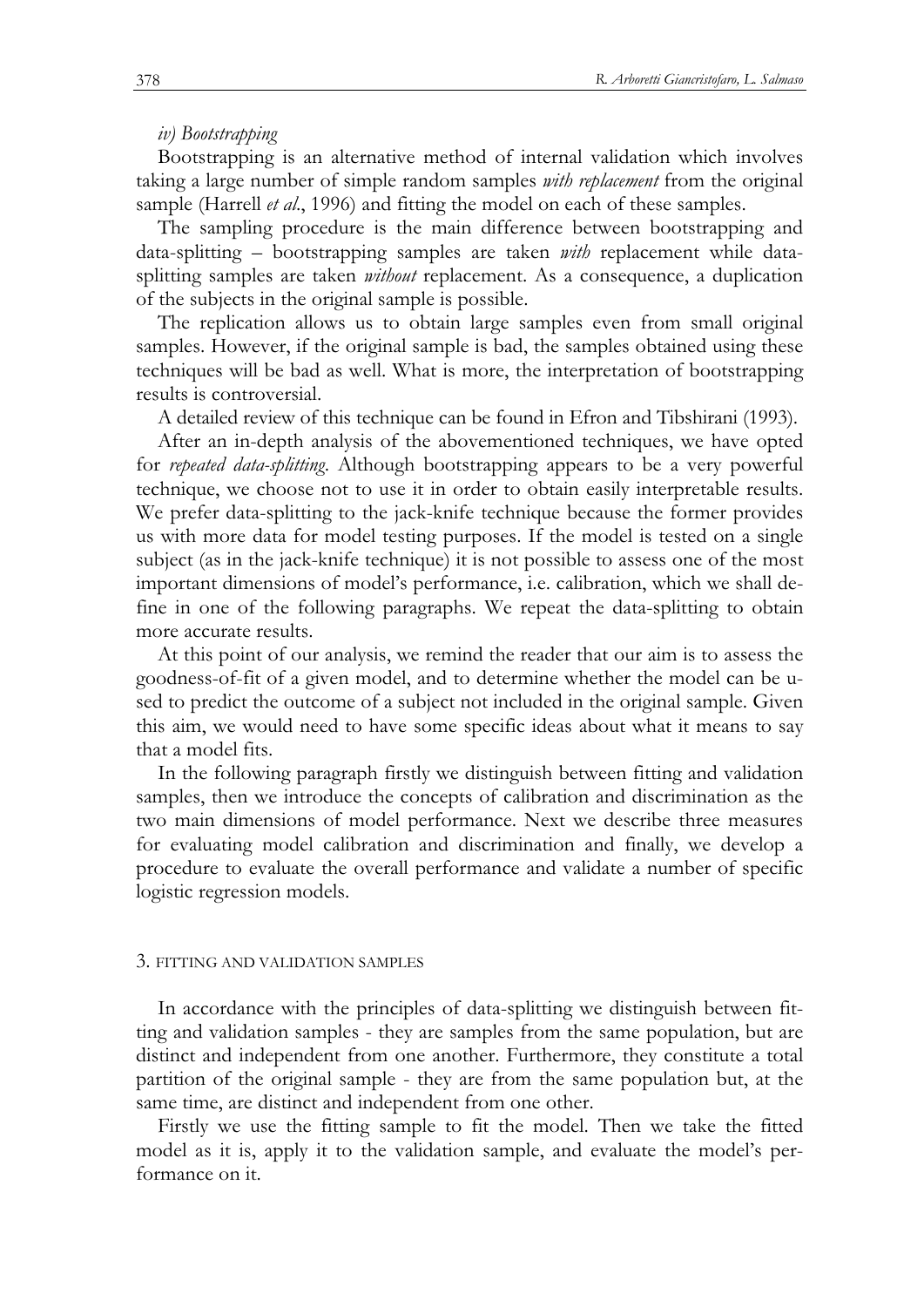The sizes of the two sub-samples must be chosen in such a way as to have enough data in the fitting sample to fit the model and enough data in the validation sample to validate the model. This is a delicate point, which we shall discuss later.

Since the fitted model performs in an optimistic manner on the fitting sample, we are to expect a lower performance of the model on the validation sample.

Our focus is to measure the predictive performance of a model, i.e. its ability to accurately predict the outcome variable on new subjects. We are interested in quantifying the closeness of the model's probability estimates to the correct outcome values. For the fitting sample we are interested in evaluating how well the model fits the data on which it was developed. For the validation sample we evaluate how valid the model is as it attempts to predict an independent sample. Interest in the latter relates in particular to how much the performance ability decreases or degenerates from what was quantified in the fitting set. If the decrease is small, we can conclude that the model can be used to predict the outcome of subjects which are not in the original sample.

We now introduce the concepts of discrimination and calibration which are the two main dimensions of the model's performance.

#### 3.1 *Discrimination*

*Discrimination* refers to the "ability of the model to distinguish correctly the two classes of outcomes" (D'Agostino *et al.,* 1998); in other words, it is a measure of the ability of the model to "separate subjects with different responses" (Harrell *et al.,* 1996). Let us consider a logistic regression model fitted on a given sample.

According to the observed values of the outcome variable, the sample can be divided into two sub-groups. The first, which we call *positive*, contains all the subjects with a positive observed outcome and the second, which we call *negative*, contains all the subjects with a negative observed outcome.

Using the model's regression equation, we can compute the predicted probabilities of the positive event for the subjects in both the sub-groups. Subsequently, we can plot the distributions of these predicted probabilities for each of the two subgroups. Perfect discrimination would result in two non-overlapping distributions of predicted probabilities for the two sub-groups (D'Agostino *et al.,* 98). The idea behind this is intuitive. If the two curves do not overlap, then the predicted event probability allows us to distinguish between positive and negative subjects.

Figure 1 intuitively illustrates this point. Given the regression equation, we can select an adequate cut-off point and declare that a subject is positive if its predicted event probability is larger than the cut-off point. If the two curves do not overlap, the chance of a wrong classification is small. If this is the case, we say that the model discriminates between the positive and the negative subjects in the sample. Note that discrimination is not concerned with the probability values.

Given the estimated event probability for a subject, we can select a probability value, say p\* , as a cut-off point to decide whether the subject is declared to be more likely to have a positive or a negative outcome.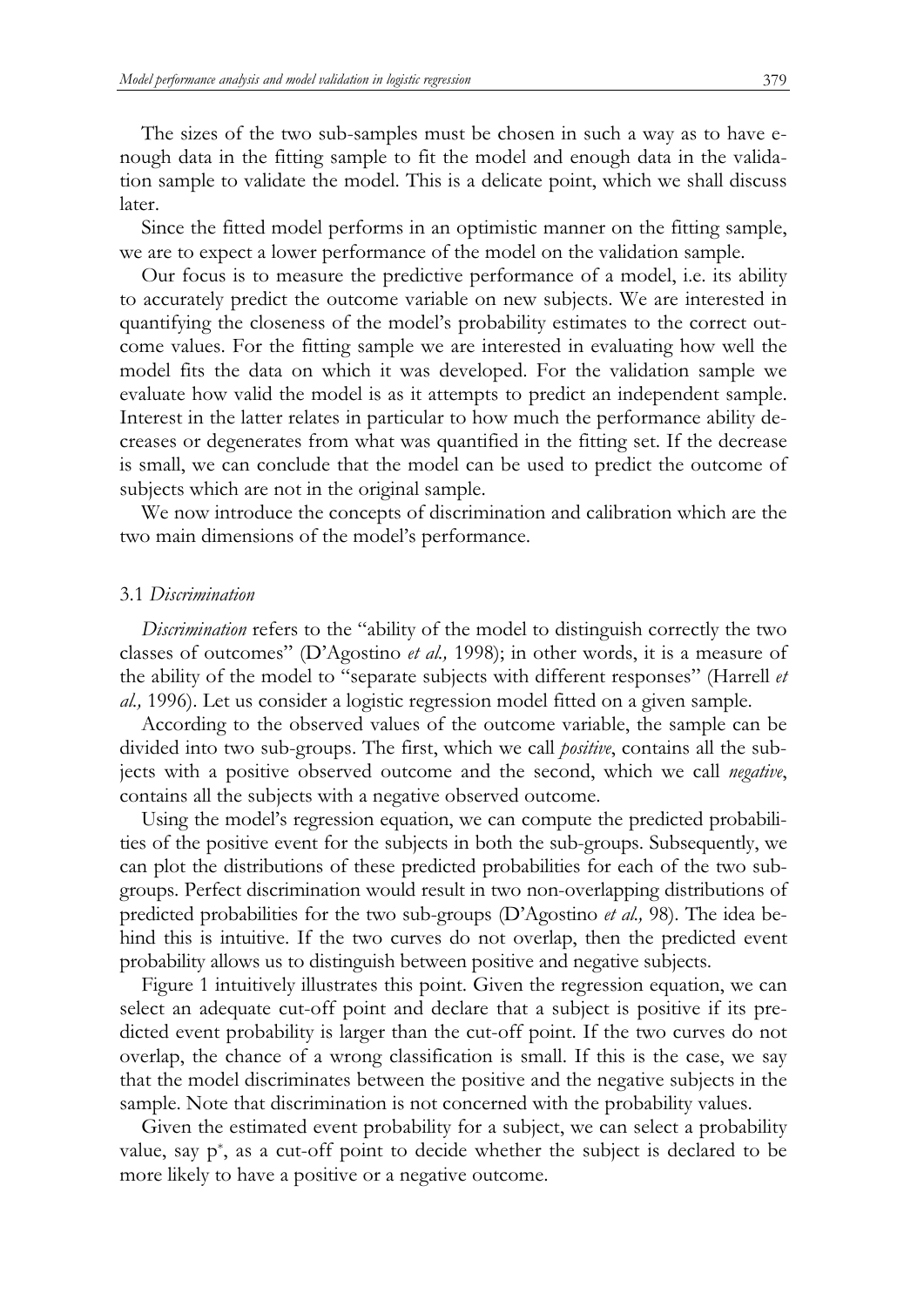All subjects with predicted probabilities equal to or greater than p\* will be declared as positive, the others as negative. Once this is done, a two by two table, such as the following, can be generated to assess the performance of this decision rule:

#### TABLE 1

#### *Classification table*

|        | predicted |  |
|--------|-----------|--|
| actual |           |  |

We can define: *sensitivity* = 
$$
\frac{a}{a+b}
$$
; *specificity* =  $\frac{d}{c+d}$ .

Sensitivity is a measure of the percentage of positive subjects which are classified as positive. Specificity is a measure of the percentage of negative subjects which are classified as negative. A classification table can be made for any possible choice of the cut-off point and the corresponding values of sensitivity and specificity can be computed. In general, a cut-off point with a high specificity tends to have a small sensitivity and vice versa.



*Figure 1 –* Discrimination.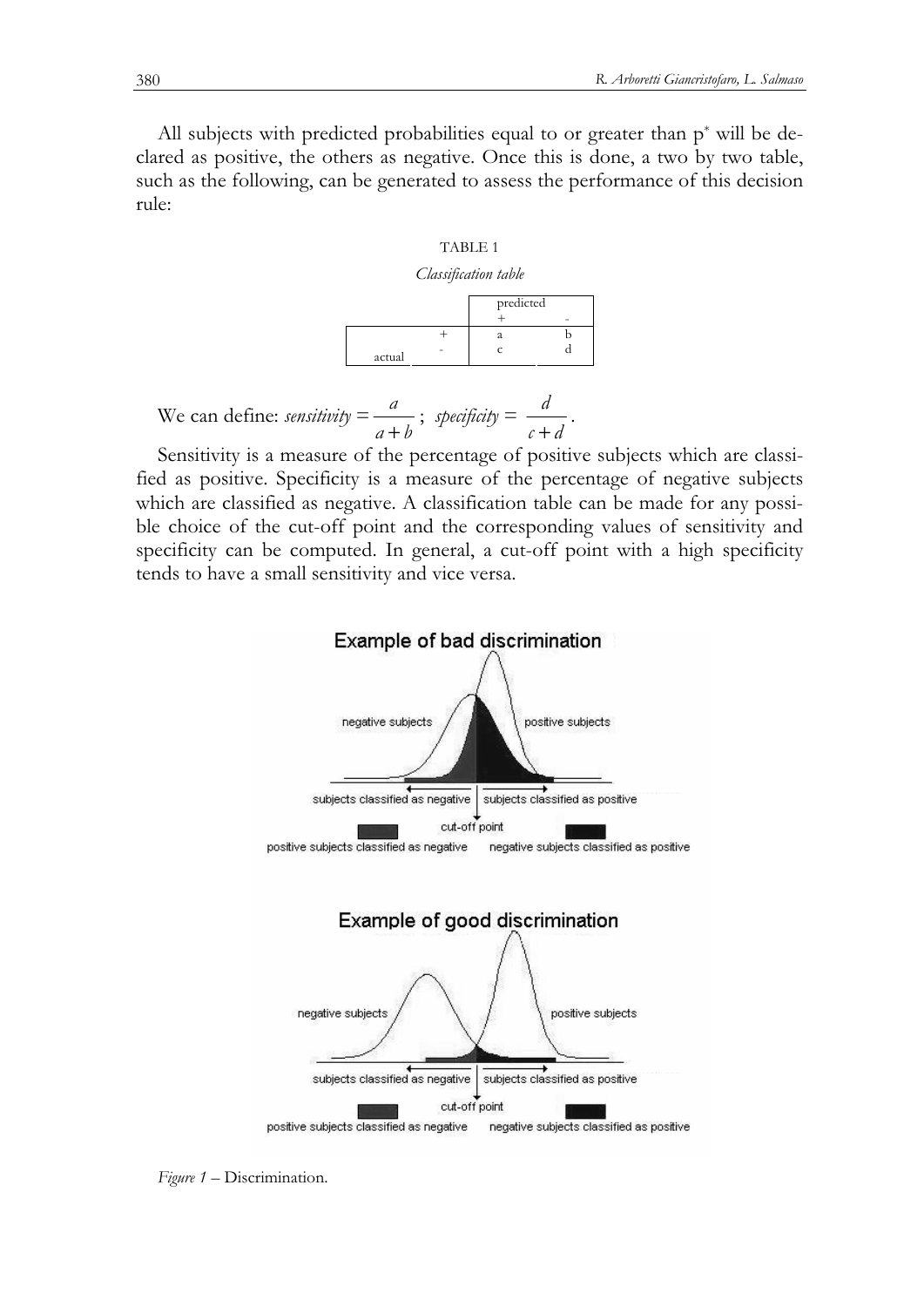Sensitivity and specificity rely on a single cut-off point. A more complete description of classification accuracy is given by the area under the ROC (Receiver Operating Characteristic) curve. This curve plots the probability of correctly classifying a positive subject (sensitivity) against the probability of incorrectly classifying a negative subject (one minus specificity) for the entire range of possible cutoff points.

The area under the ROC curve, which ranges from zero to one, provides a measure of the model's ability to discriminate - the larger the area under the ROC curve, the more the model discriminates.

If we want to choose an optimal cut-off point for the purposes of classification, one might select a cut-off point that maximizes both sensitivity and specificity. This choice is facilitated by the use of the ROC curve area - the best choice for the cut-off point is approximately where the curve starts bending.

More intuitively, the interpretation of the ROC curve area can be viewed from a different angle. We can divide the sample into two sub-groups of positive and negative subjects. Let us call the  $n_1$  subjects in the positive group  $u_1, u_2, \ldots, u_s$  $\ldots$ ,  $u_{n1}$  and the n<sub>2</sub> subjects in the negative group  $v_1, v_2, \ldots, v_t, \ldots, v_{n2}$ .

Let us consider a random pair of subjects  $(u_s, v_t)$ , of which the first belongs to the positive group and the second belongs to the negative group.

Let us estimate  $P(u_s)$  and  $P(v_t)$ . Since  $u_s$  has a positive outcome and  $v_t$  has a negative outcome, we would like the following inequality to be true:

$$
P(u_s) > P(v_t) \tag{1}
$$

If  $P(u_s) > P(v_t)$ , we say that the pair  $(u_s, v_t)$  is *concordant*; if  $P(u_s) < P(v_t)$ , we say that it is *discordant*; and if  $P(u_s) = P(v_t)$ , we say that the pair is a *tie*.

If we repeat this comparison for all the  $n_1 \times n_2$  possible pairs, we can define the following statistic, which we call the *C statistic*:

$$
\begin{array}{l}\n\text{# of concordant pairs} + 0.5 * \text{# of ties} \\
\text{C} = \text{---} \\
\text{# of concordant pairs} + \text{# of discordant pairs} + 0.5 * \text{# of ties}\n\end{array}\n\tag{2}
$$

where  $0 \leq C \leq 1$ .

We can interpret the C statistic as the probability that a positive subject *us* and a negative subject  $v_t$ , results in  $P(u_s) > P(v_t)$ . That is, we are computing the number of times that a subject with a positive outcome has a higher event probability than a subject with a negative outcome. Half the ties are considered to be concordant pairs and half discordant pairs. This is clearly a measure of discrimination.

Hanley and McNeil (1982) showed that the C statistic is equivalent to the ROC curve area.

As a general rule (Hosmer and Lemeshow, 2000):

- if  $C \geq 0.9$ , the model is considered to have outstanding discrimination.
- if  $0.8 \leq C \leq 0.9$ , the model is considered to have excellent discrimination;
- if  $0.7 \leq C \leq 0.8$ , the model is considered to have acceptable discrimination;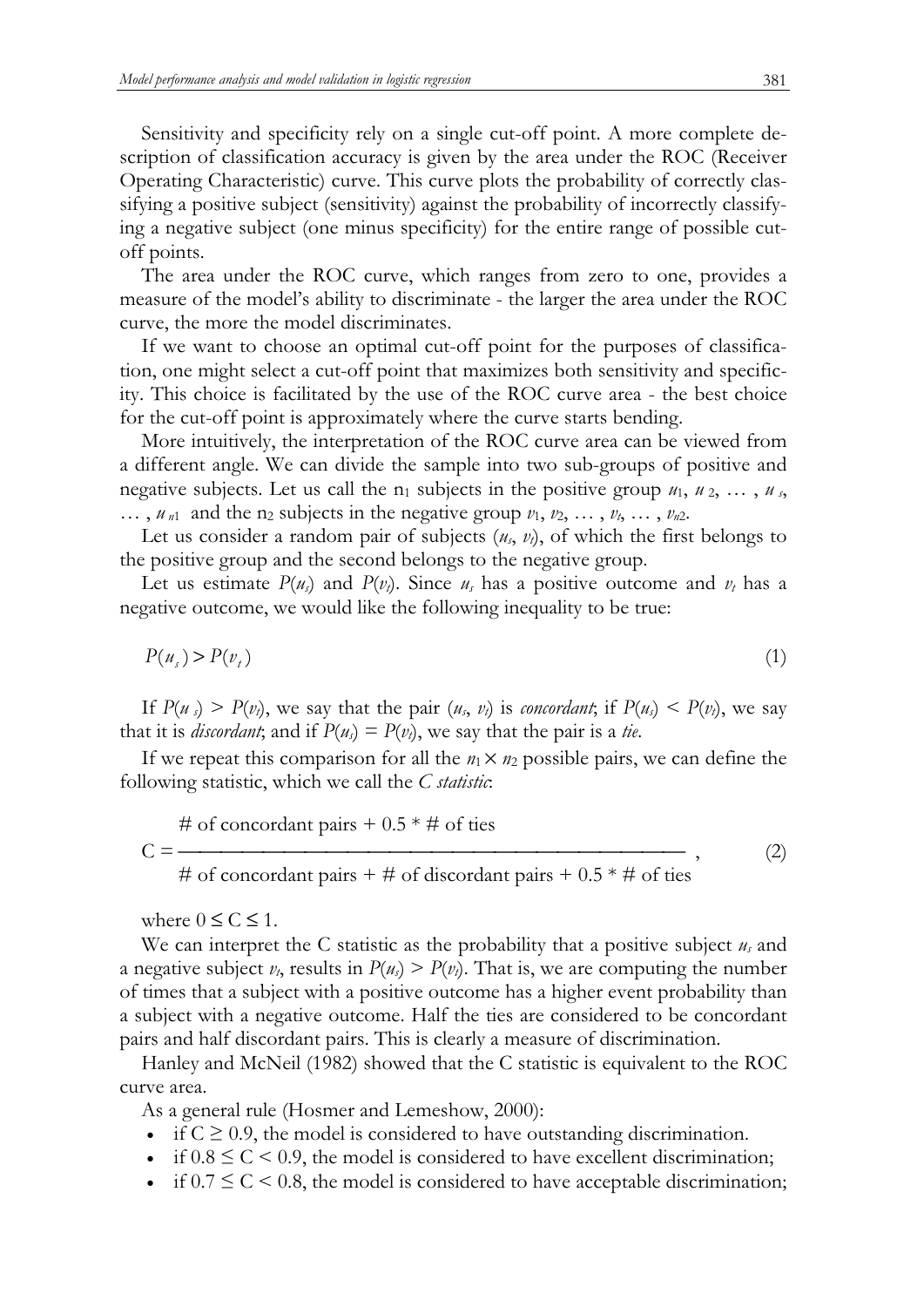- if C = 0.5, the model has no discrimination (predicted probabilities are *pure random*: we might as well flip a coin);
- If C < 0.5, the model has a *negative* discrimination, i.e. it is worse than random (Harrell *et al*., 1996). Such a model tends to classify positive subjects as negative and negative subjects as positive.

We notice that the above mentioned levels should be adjusted according to the specific field of research. For instance, medical applications usually require higher values of the statistic than social studies or weather forecasting.

For a given model, we can compute the C statistic both for fitting and validation samples. We expect the C statistic to be larger for the former than for the latter. We can say that a model discriminates well on new subjects if the drop in value of the C statistic is quite small, and its value for the validation sample is still large enough.

#### 3.2 *Calibration*

*Calibration* is a measure of how close the predicted probabilities are to the observed rate of the positive outcome for any given configuration of the independent variables of the model (D'Agostino *et al*., 1998; Harrell *et al*., 1996).

For a given configuration **X** of the independent variables, perfect calibration results in a prediction of the positive outcome that numerically agrees with the observed frequency of the event when that configuration occurs.

For example, if we have 8 statistical units in the sample that share the same configuration **X<sup>c</sup>** of the independent variables and 6 of them have a positive outcome, we say that the model has a good calibration if  $P(Y = 1 | \mathbf{X}_c) \approx 6/8 = .75$ .

We define bias as:

$$
bias = M(P_i) - M(Y) \tag{3}
$$

where  $M(P_i)$  denotes the mean of the predicted event probabilities  $P_i$ 's in the sample and  $M(Y)$  is the observed rate of positive outcomes in the sample. Bias is a crude but desirable measure of calibration (D'Agostino *et al.,* 1998).

Logistic regression is a mathematically unbiased method. Thus, it should be unbiased for the fitting sample and only slightly biased for the validation sample.

More accurate measures of calibration are often statistics which partition the data into groups and check how the average of the predicted probabilities compares with the outcome prevalence in each group.

Hosmer and Lemeshow (1980) have produced a widely used statistic to test the ability of a given model to calibrate.

Let the sample size be *N*. The most common version of this test arranges the subjects according to ascending predicted probabilities and divides them into *Q* groups of the same size so that the first group contains the *N*/*Q* subjects having the smallest estimated event probabilities, the second group contains the next *N*/*Q* subjects having the next smallest estimated event probabilities, and the *Q*-th group contains the *N*/*Q* subjects having the largest estimated event probabilities.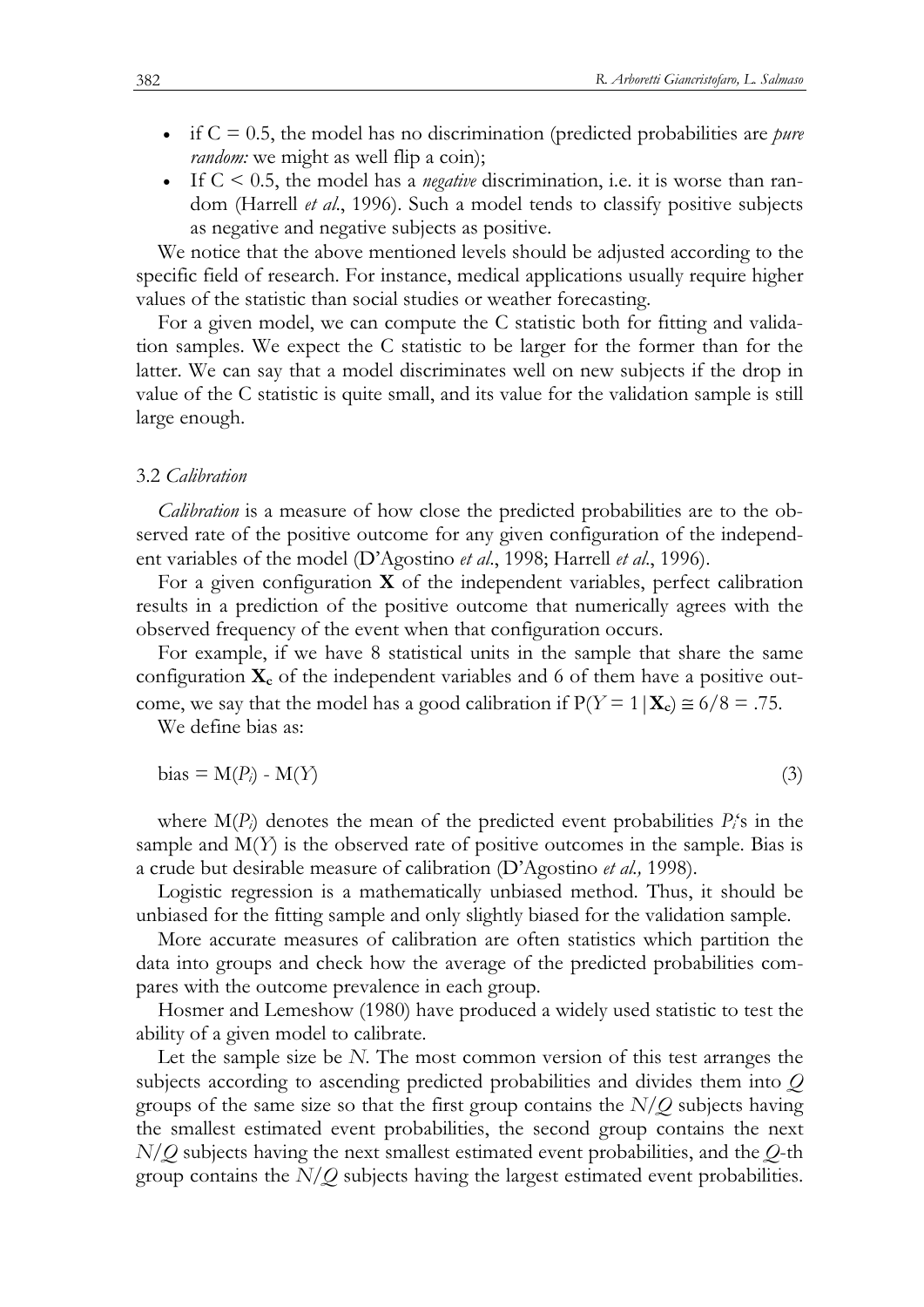Usually the grouping is out of *Q*=10 deciles, but any other choice of number of groups is possible. It is suggested that each group contains enough subjects both on the fitting and the validation samples. The higher the number of covariates included in the model, the higher the number of subjects needed in each group for the test to have power.

Given the groups, the above mentioned test compares the observed number of positive outcomes (*prevalence* or *observed frequency*) with the mean of the predicted probabilities (*expected frequency*) in each group.

The more the groups' observed frequencies are close to the corresponding expected frequencies, the better the ability of the model to calibrate.

This closeness and thus the ability of the model to calibrate can be quantified using the Hosmer and Lemeshow  $\chi^2$  formula:

$$
\chi^2 = \sum_{j=1}^{Q} \frac{(O_j - n_j P_j)^2}{n_j P_j (1 - P_j)}\tag{4}
$$

where  $n_j$ ,  $O_j$ , and  $P_j$  are respectively the number of observations, the number of positive outcomes and the average predicted probabilities for the *j*<sup>th</sup> group.

Using an extensive set of simulations, Hosmer and Lemeshow (1980) demonstrated that, under the null hypothesis that the logistic regression model is the correct model, the statistic has approximately an asymptotic chi-squared distribution with *Q*-2 degrees of freedom. As a consequence, an observed value less than the critical value of the chi-squared distribution with *Q*-2 degrees of freedom at 0.05 α-level, indicates good calibration.

As for the choice of the number *Q* of groups, it is important that each group has enough subjects for the observed and expected event frequencies in the group to be significant. As a general rule, the higher the number of covariates included in the model, the higher the number of subjects needed in each group for the Hosmer and Lemeshow test to have enough power. As a basic indication, groups with less than ten observations could give a biased indication of calibration.

The advantage of the Hosmer and Lemeshow chi-squared test is that it provides analysts with a single, easily interpretable value that can be used to measure the calibration of a model.

We compute the Hosmer and Lemeshow chi-squared statistic for both the fitting and the development samples. For each group we compare the prevalence to the average predicted probability.

When applying the statistic to a validation set, the same number of groups should be used in order to compare the value of the statistic for the fitting and the validation samples. Figures 2 and 3 illustrates what we call *calibration bar plots*: they provide a visual interpretation of the above-mentioned statistic. If the model has a good calibration, the bars representing the prevalence and the average of predicted probabilities in each group should be very close to each other.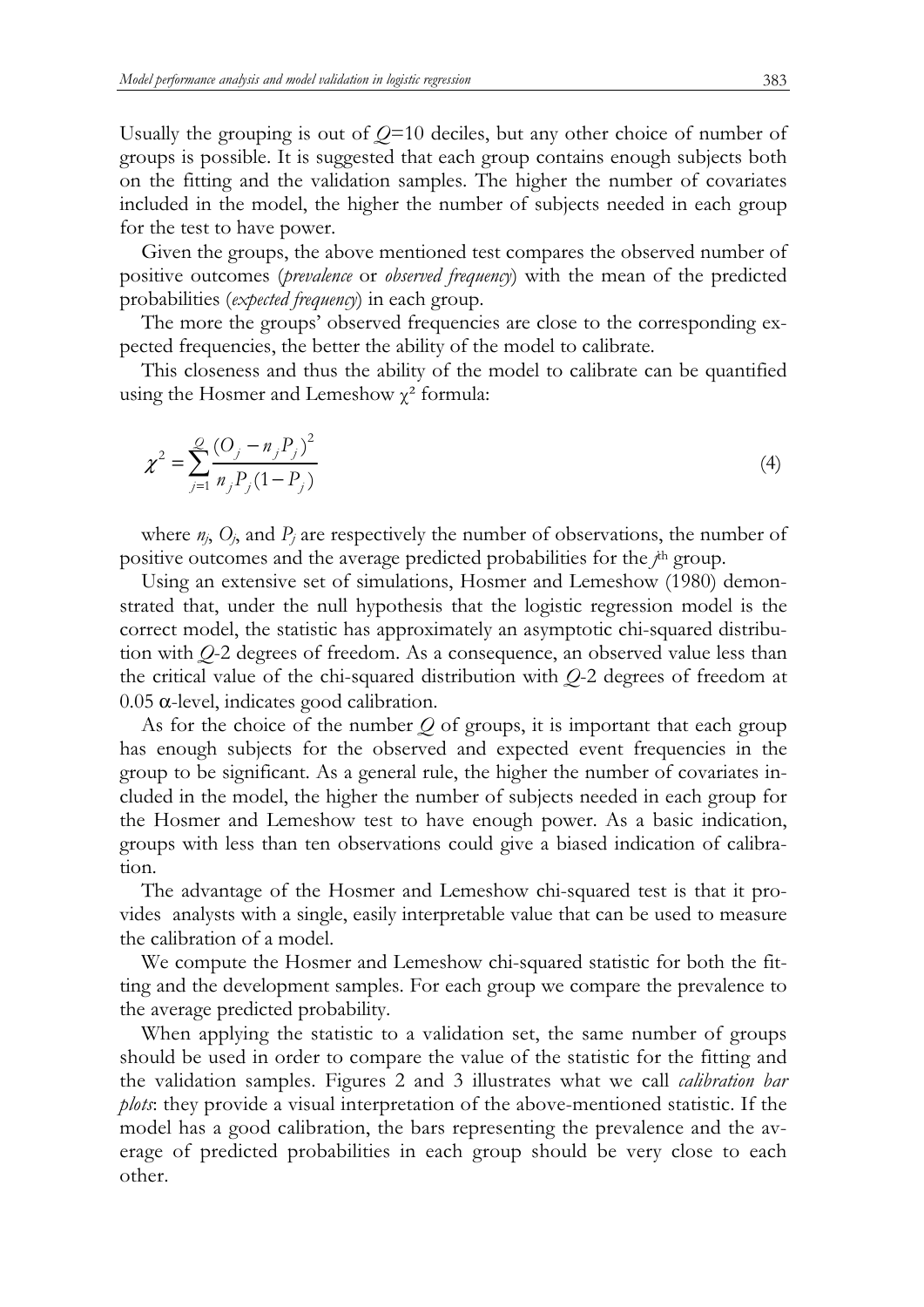A reduction in calibration is to be expected as we pass from the fitting to the validation sample, but this reduction should be small. The bar plots in figure 2 and 3, for example, represent a model whose calibration ability pathologically degenerates when we pass from the fitting to the validation sample.

When the model generates predicted probabilities that are very close to 0 or to 1, the above mentioned statistic results in very large values because of the factor  $P_i$  (1- $P_i$ ) in the denominator. To avoid this problem and to better take into consideration the number *Q* of groups, the statistic has been modified to obtain the adjusted Hosmer and Lemeshow  $\chi^2$  formula:

$$
\chi^2(\text{adjusted}) = \sum_{j=1}^{\mathcal{Q}} \frac{(O_j - n_j P_j)^2}{n_j \left( P_j + \frac{1}{n_j} \right) \left( 1 - P_j + \frac{1}{n_j} \right)}
$$
(5)

The theory concerning the distribution of this statistic is not yet complete, but we can presume a distribution in some way similar to a chi-squared distribution with *Q*-2 degrees of freedom.

### 3.3 *Discrimination versus calibration*

A complete assessment of model performance should take into consideration *both* discrimination and calibration (Hosmer and Lemeshow, 2000). In any case, it is believed that discrimination is more important than calibration (Harrell *et al.,* 1996). If discrimination is good, the predictive model can in some way be recalibrated without sacrificing discrimination. If the predictive model has poor discrimination, no adjustment can correct the model.

Analysts should be aware that the importance of calibration relative to discrimination is strongly influenced by the field of analysis and the intended application. When predicting the efficacy of a new drug on a patient, for instance, not only are we interested in knowing if the drug has an effect or not (discrimination), but we are also concerned with an accurate prediction of the probability that the patient will recover from the disease within a defined period of time (calibration). In contrast, if our aim is to identify successful companies in order to have an insight into the best practices, then we might be more interested in a model with a very high discrimination, no matter what the value of calibration is. As a general rule, whenever the model is needed only to rank likely outcomes and not predict absolute probabilities, then calibration is much less important than discrimination (Harrell *et al.*, 1996).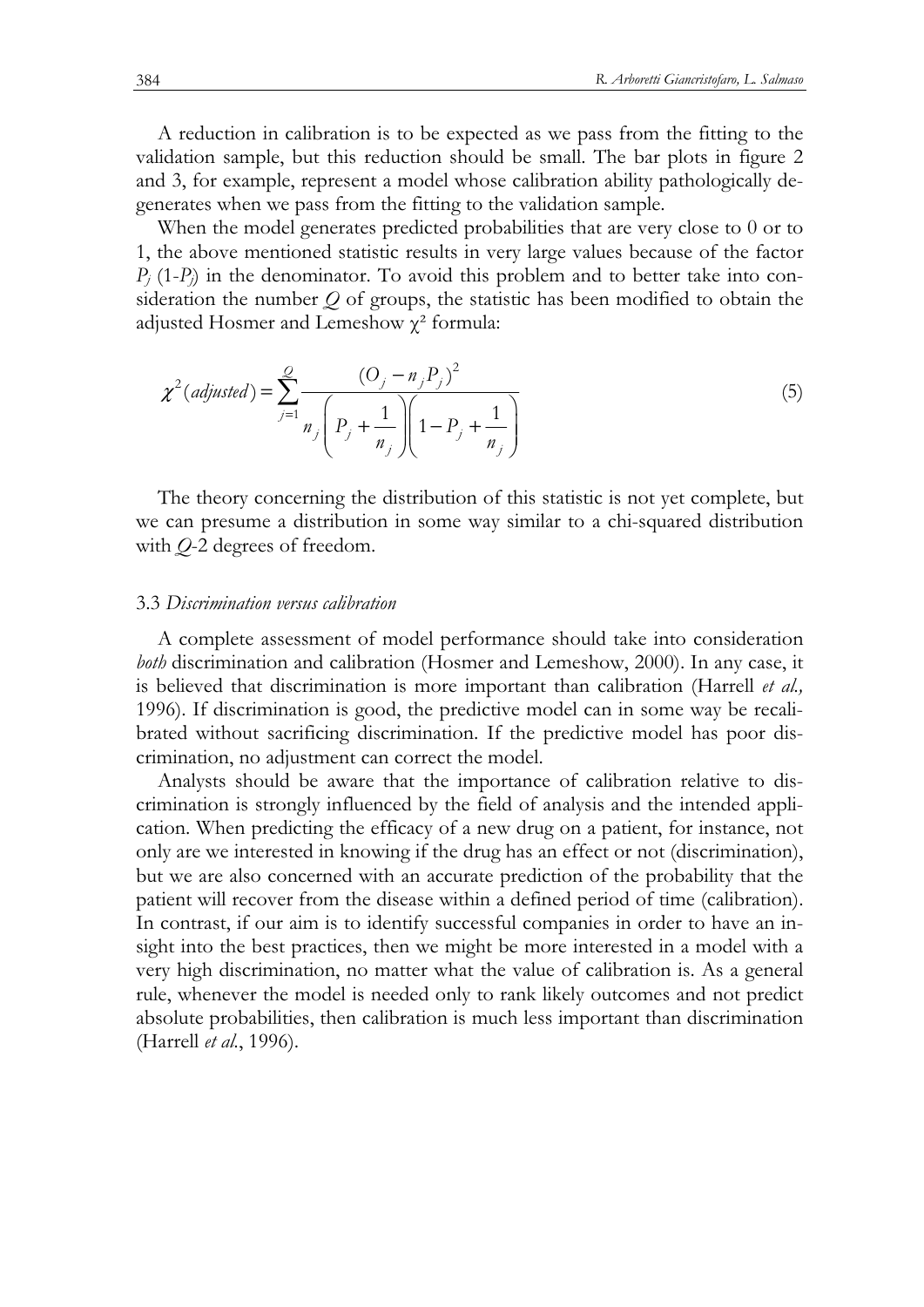

*Figure 2 –* Calibration bar plot – Fitting sample.



*Figure 3* – Calibration bar plot – Validation sample.

Furthermore, note that a predictive model cannot have both a perfect calibration and a perfect discrimination (Diamond, 1992). A model that maximizes discrimination does so at the expense of calibration, and, on the other hand, a model that maximizes calibration does so at the expense of discrimination. As a consequence, a good model should balance between these two dimensions of performance in order to find the best trade-off.

#### 4. MODEL VALIDATION PROCEDURE

In the previous paragraphs we have discussed what we mean by model validation and why it is a crucial phase of any modelling analysis. We have also introduced the main dimensions of model performance and a number of statistics used to quantitatively assess them. We now illustrate a possible strategy for model validation. The procedure is aimed at evaluating the performance of those mod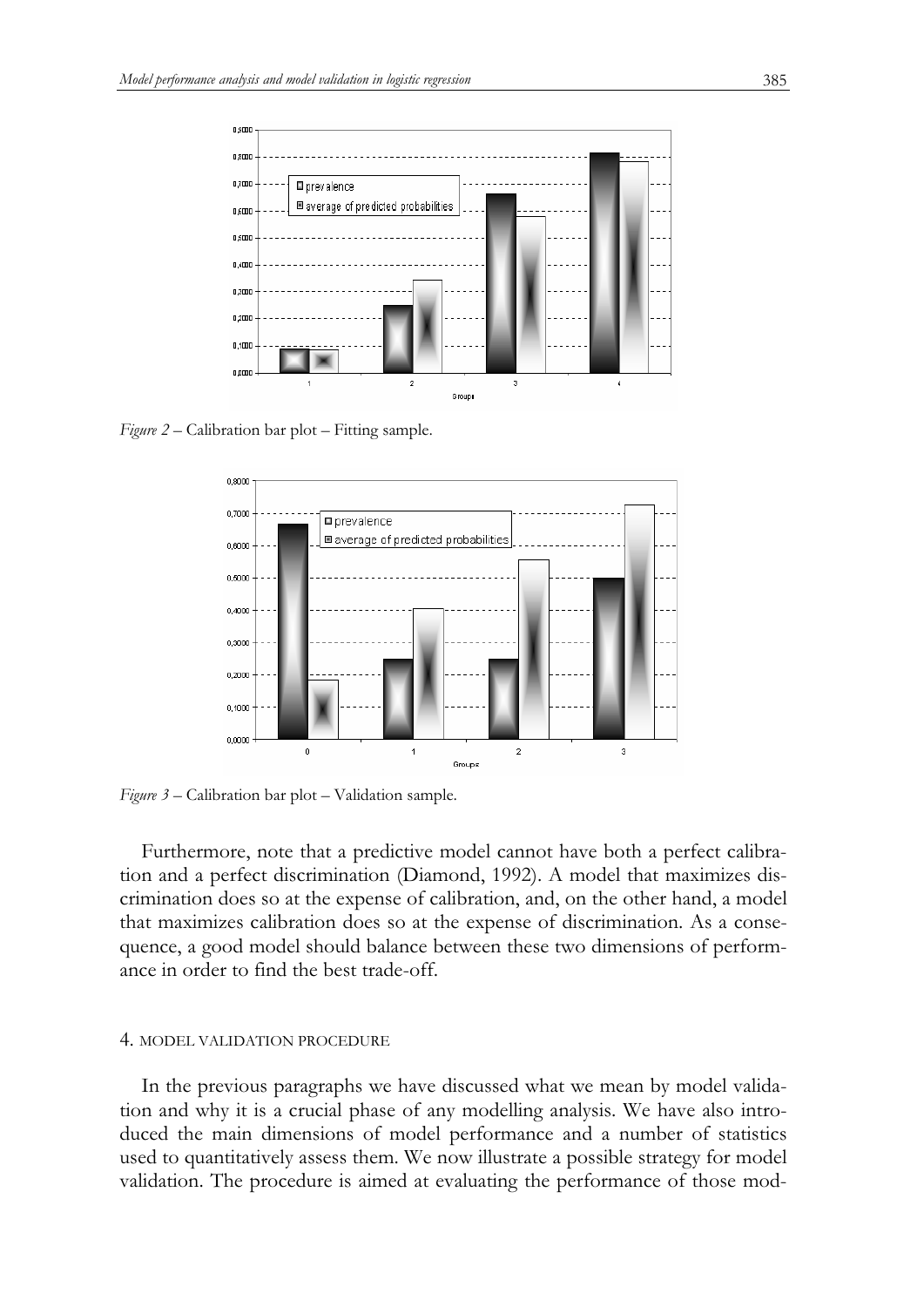els, with regards to their ability to predict the outcome variable. Because models are taken as they are, the procedure is very general in scope and applies to any statistical model that generates predicted probabilities.

As we have already mentioned and motivated, we follow the repeated datasplitting approach. Data-splitting is the act of partitioning available data into two portions for model validation purposes. The first portion of the data, called *fitting sample*, is used to fit the model and the latter, called *validation sample*, is used to evaluate its performance. The fitting sample is as large as 75% of the original sample and is extracted from the original sample through a simple random sampling without replacement (the choice of the cut-off point of 75% will be motivated later). The remaining data is used as a validation sample. That is, the split is purely random and there is no data duplication.

A possible objection to the use of splitting is the loss of information incurred in the model fitting. If we fit the model to the fitting sample rather than to all the original data, we "waste" some of the available data, i.e. we do not use all the available data to fit the model. Deriving the parameter estimates using only a portion of the data is a clear violation of the sufficiency principle (Picard and Cook, 1984). We have found a way for our strategy not to suffer due to that violation at each split we fit the model to part of the data and we evaluate it on the remaining data. After we have performed all the necessary splits, and if the repeated splits prove that the model validates, then we compute its coefficients using all the data, according to the sufficiency principle.

Here follows a brief conceptual presentation of the procedure used to evaluate a regression model.

*i) Data-splitting* 

The original sample is randomly split into the fitting and validation samples.

*ii) Model fitting* 

The model is fitted on the fitting sample using the SAS logistic procedure. The *SAS logistic procedure* computes the model's coefficients, the overall significance of the model and the partial significance of each variable included in the model.

*iii) Event probability estimation* 

We use the fitted model to estimate the probability of a positive outcome for each of the subjects in both the fitting and the validation samples.

As a consequence, for each subject we know:

- the configuration of the covariates **X**;
- the observed outcome *Y*;
- the predicted probability of a positive outcome  $P(Y = 1 | \mathbf{X})$ .

We want to stress the fact that the model is fitted on the fitting sample (i.e., its coefficients are computed taking into account only the observations in the fitting sample), and is then used to estimate the event probability for the subjects both in the fitting and in the validation samples.

*iv) Computation of performance measures on both samples* 

For both the fitting and the validation samples we compute the following statistics: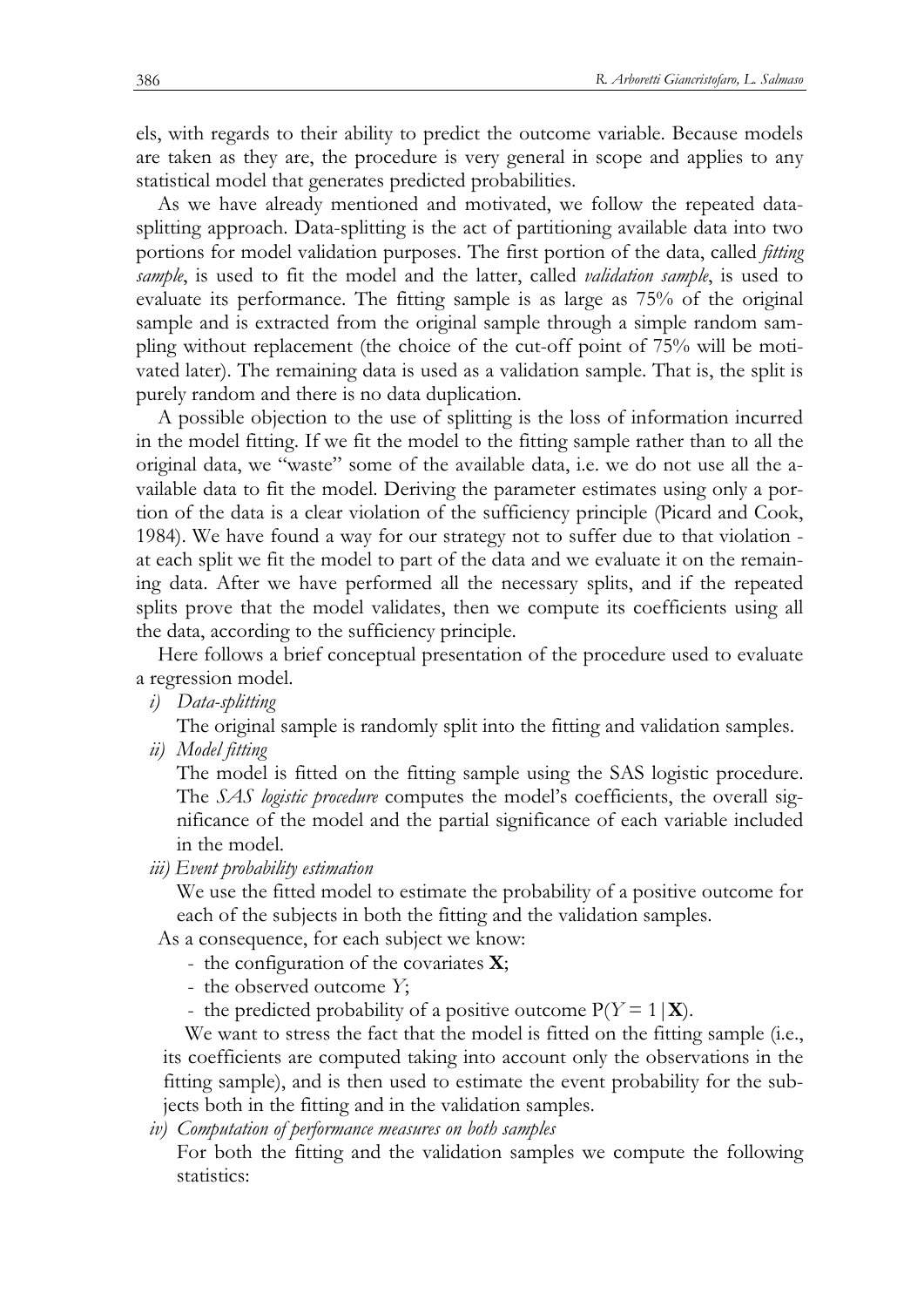- C statistic (measure of discrimination);
- Hosmer and Lemeshow chi-squared test (measure of calibration);
- bias (measure of calibration).
- *v) Iterations and full model*

In order for a model to be validated, the above described procedure is repeated 100 times. After that we also fit the model on the full original sample.

*vi) Results* 

Each time the procedure is repeated the sample is split into two random portions, the model is fitted on one of the two portions, and its performance is evaluated on both portions. Since each iteration is based on a different split of the original data, it results in different model coefficients, significance levels, and performance values.

At the end of the 100 repetitions we obtain:

- the model fitted on the whole original sample;
- the distribution of the model's coefficients over the 100 fitted models;
- the distribution of the model's overall significance over the 100 fitted models;
- the distribution of the partial significance of all the covariates included in the model over the 100 fitted models;
- the distribution of each of the performance measures (c statistic, Hosmer and Lemeshow chi-squared test, and bias) over the 100 fitting samples;
- the distribution of each of the performance measures over the 100 validation samples.

Before proceeding, we define two terms which we shall use in the following paragraphs - the *fitting distribution* of a variable is the distribution of that variable computed on the fitting samples, while the *validation distribution* of a variable is computed on the validation samples.

*vii) Presentation of the results* 

Results are presented using both tables and box-plots.

*viii) Interpretation of the results* 

As for the quality of fit, we are concerned with the variability of the estimates of the model's parameters over the 100 repetitions. If the variability is large, then the model's coefficients highly depend on the particular portion of the original data used to fit the model. This is a clear symptom of instability of the model and, what is worse, of *overfitting*. We say that a model is overfitted when there are not enough data to compute a reliable estimation of the model's parameters. The whole available set of data is used to compute the model's parameters and there are no data left to assess the goodness of the estimation.

Going back to the assessment of the model's quality of fit, we would also like the distributions of the estimates to be averaged around the same values as the estimates computed on the whole original sample. If this does not happen, the model cannot be validated because of its internal instability.

In order for the model to be validated, we need to assess its performance outside the fitting sample. This can be done by comparing the fitting to the valida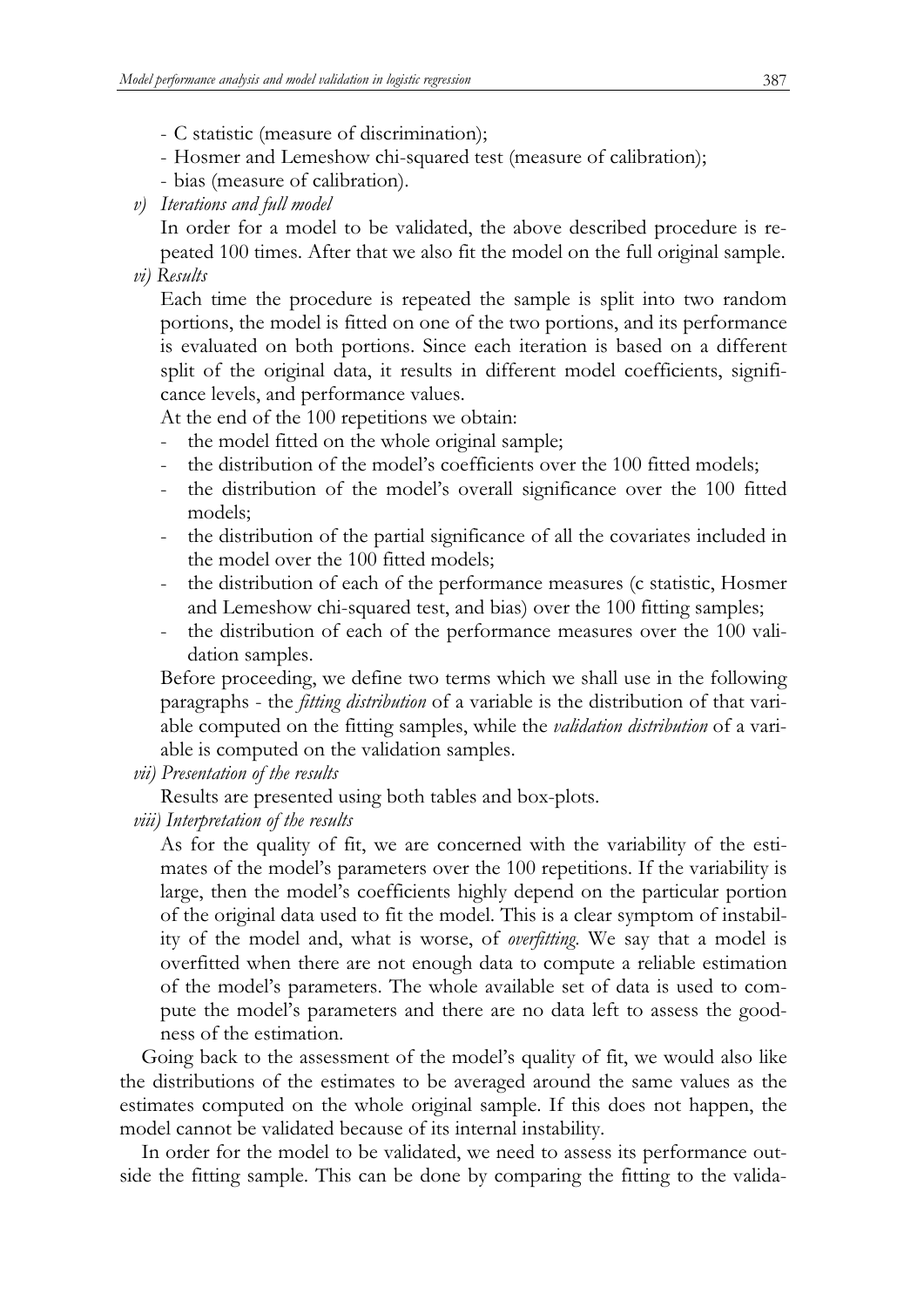tion distributions of the measures of discrimination and calibration. Because of the mathematical optimization nature of the regression modelling technique, we expect the model to perform better on the fitting sample, i.e. we expect lower levels for both discrimination and calibration when shifting from the fitting to the validation distribution. Thus, a reduction in the magnitude of the performance measures is to be expected. If the drop in value of the measures is too large, the model does not validate outside the fitting sample.

# 5. EXAMPLE FROM A MANAGEMENT STUDY

The procedure has been developed in order to measure the performance of a model developed within a management study. In the specificity of the models, the subjects of the sample are companies, the response variable is a dichotomous variable measuring time performance in the New Product Development (NPD) Process of the company (where the occurrence of the event signifies that the company is among the best in the sample as for that dimension of performance), and the independent variables are drivers related to the NPD process, to the NPD practices, or to the NP Strategic guide and internal environment. The sample size consists of 85 subjects.

We present the results of the analysis of a logistic regression model including three variables:  $X_1 X_2 X_3$  and all interactions up to the third-order interaction.

We remind the reader that the mathematical model is:

$$
P(Y=1|\mathbf{X}) = \frac{e^{b_0 + b_1x_1 + b_2x_2 + b_3x_3 + b_{12}x_{12} + b_{13}x_{13} + b_{23}x_{23} + b_{123}x_{123}}}{1 + e^{b_0 + b_1x_1 + b_2x_2 + b_3x_3 + b_{12}x_{12} + b_{13}x_{13} + b_{23}x_{23} + b_{123}x_{123}}
$$
\n
$$
(6)
$$

#### 5.1 *The model's quality of fit*

#### *i) Stability of the parameters' estimates*

Table 2 presents the parameters' estimates computed on the full sample of 85 units, and the information describing the fitting distribution of their estimates.

| Stability of the parameters' estimate |              |                |                              |                            |            |      |  |  |  |  |  |  |
|---------------------------------------|--------------|----------------|------------------------------|----------------------------|------------|------|--|--|--|--|--|--|
|                                       | $FIT = 100%$ |                | $FIT = 75% - 100$ iterations |                            |            |      |  |  |  |  |  |  |
|                                       | <b>FULL</b>  | <b>MEDIANE</b> | $QRNG/2^*$                   | $\sim$ C Var <sup>**</sup> | <b>MIN</b> | MAX  |  |  |  |  |  |  |
| b <sub>0</sub>                        | 5.64         | 5.31           | 2.03                         | 38%                        | $-5.26$    | 16.4 |  |  |  |  |  |  |
| $b_1$                                 | $-0.70$      | $-0.58$        | 0.61                         | 105%                       | $-4.44$    | 3.87 |  |  |  |  |  |  |
| b <sub>2</sub>                        | $-1.57$      | $-1.55$        | 0.61                         | 39%                        | $-5.26$    | 0.99 |  |  |  |  |  |  |
| $b_3$                                 | $-1.03$      | $-0.88$        | 0.76                         | 86%                        | $-4.92$    | 2.37 |  |  |  |  |  |  |
| $b_{12}$                              | $-0.14$      | $-0.19$        | 0.20                         | 106%                       | $-1.47$    | 0.79 |  |  |  |  |  |  |
| $b_{13}$                              | 0.10         | 0.06           | 0.23                         | 379%                       | $-0.91$    | 1.28 |  |  |  |  |  |  |
| $b_{23}$                              | 0.22         | 0.19           | 0.18                         | 95%                        | $-0.64$    | 1.60 |  |  |  |  |  |  |
| $b_{123}$                             | 0.07         | 0.08           | 0.06                         | 72%                        | $-0.27$    | 0.35 |  |  |  |  |  |  |

TABLE 2 *Quality of the model's fit: stability of the parameters' estimates* 

\* half of the interquartile range; \*\* ratio between QRNG/2 and the median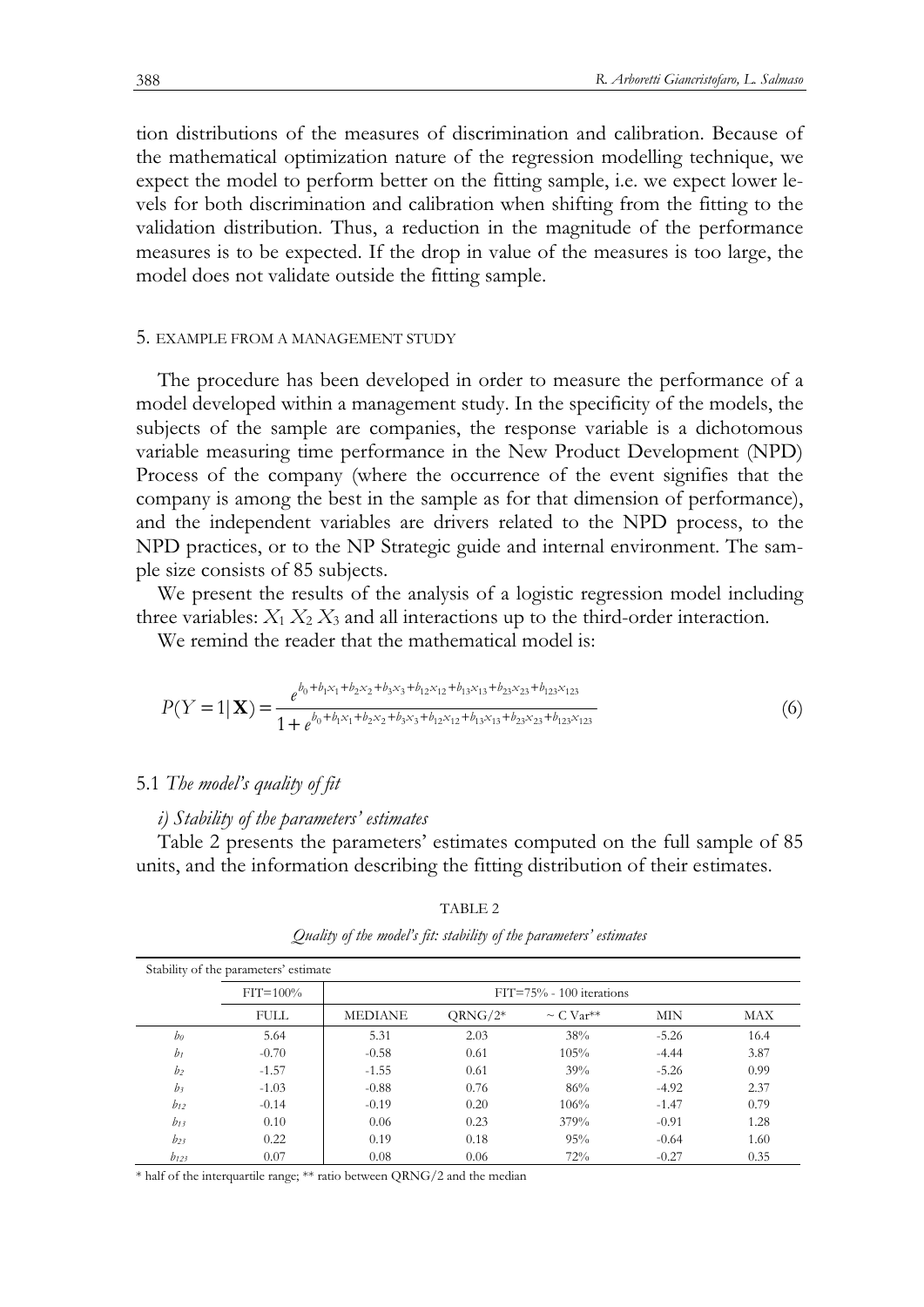The variability is large, indicating the presence of some degree of overfitting. The estimates average around the values computed on the full sample.

We remind the reader that, when we find that the model validates outside the available sample, we use the parameter's estimates computed on the full sample. In this case, the model would be the following:

$$
P(Y=1|\mathbf{X}) = \frac{e^{5.64 - 0.70x_1 - 1.57x_2 - 1.03x_3 - 0.14x_{12} + 0.10x_{13} + 0.22x_{23} + 0.07x_{123}}}{1 + e^{5.64 - 0.70x_1 - 1.57x_2 - 1.03x_3 - 0.14x_{12} + 0.10x_{13} + 0.22x_{23} + 0.07x_{123}}} \tag{7}
$$

# *ii) Model's significance*

Table 3 presents the overall significance of the model and the partial significance of each of the covariates. Again, we present both the information related to the full model and the information describing the fitting distribution.

The overall model has a very high significance both on the full sample (overall *p*-value  $= 0.001$ ) and on the 100 fitting samples (median of the overall *p*-value fitting distribution =  $0,006$ ; interquartile range =  $0,012$ ).

All the covariates in the model are partially non significant. It is likely that the number of covariates included in the model (7) is too large if compared to the sample size (85).

As for the quality of the model's fit, we can conclude that the model is highly significant. At the same time, we can reasonably believe that there are too many covariates in the model compared to the sample size of 85 observations. This results in some degree of overfitting. As a matter of fact, there is too much variability in the estimates of the model's parameters over the 100 fitting samples, and, furthermore, the partial significance of any single covariate is too small.

|                | Overall and partial significance of the model |                |        |                              |            |            |
|----------------|-----------------------------------------------|----------------|--------|------------------------------|------------|------------|
|                | $FIT = 100%$                                  |                |        | $FIT = 75% - 100$ iterations |            |            |
|                | <b>FULL</b>                                   | <b>MEDIANE</b> | QRNG/2 | $\sim$ C Var                 | <b>MIN</b> | <b>MAX</b> |
| Overall_p      | 0.001                                         | 0.006          | 0.006  | 94%                          | 0.000      | 0.099      |
| p <sub>0</sub> | 0.387                                         | 0.489          | 0.160  | 33%                          | 0.116      | 0.967      |
| $p_1$          | 0.700                                         | 0.715          | 0.175  | 25%                          | 0.146      | 0.994      |
| $p_2$          | 0.421                                         | 0.514          | 0.147  | 29%                          | 0.133      | 0.968      |
| $p_3$          | 0.607                                         | 0.671          | 0.180  | 27%                          | 0.135      | 0.978      |
| $p_{12}$       | 0.789                                         | 0.715          | 0.165  | 23%                          | 0.135      | 0.996      |
| $p_{13}$       | 0.854                                         | 0.733          | 0.168  | 23%                          | 0.172      | 0.995      |
| $p_{23}$       | 0.683                                         | 0.708          | 0.152  | 21%                          | 0.134      | 0.994      |
| $p_{123}$      | 0.626                                         | 0.623          | 0.163  | 26%                          | 0.132      | 0.998      |

*Quality of the model's fit: significance* 

# 5.2 *Generalizability of the model: validation*

# *i) Discrimination: C statistic*

Table 4 and Figure 4 present the information concerning discrimination.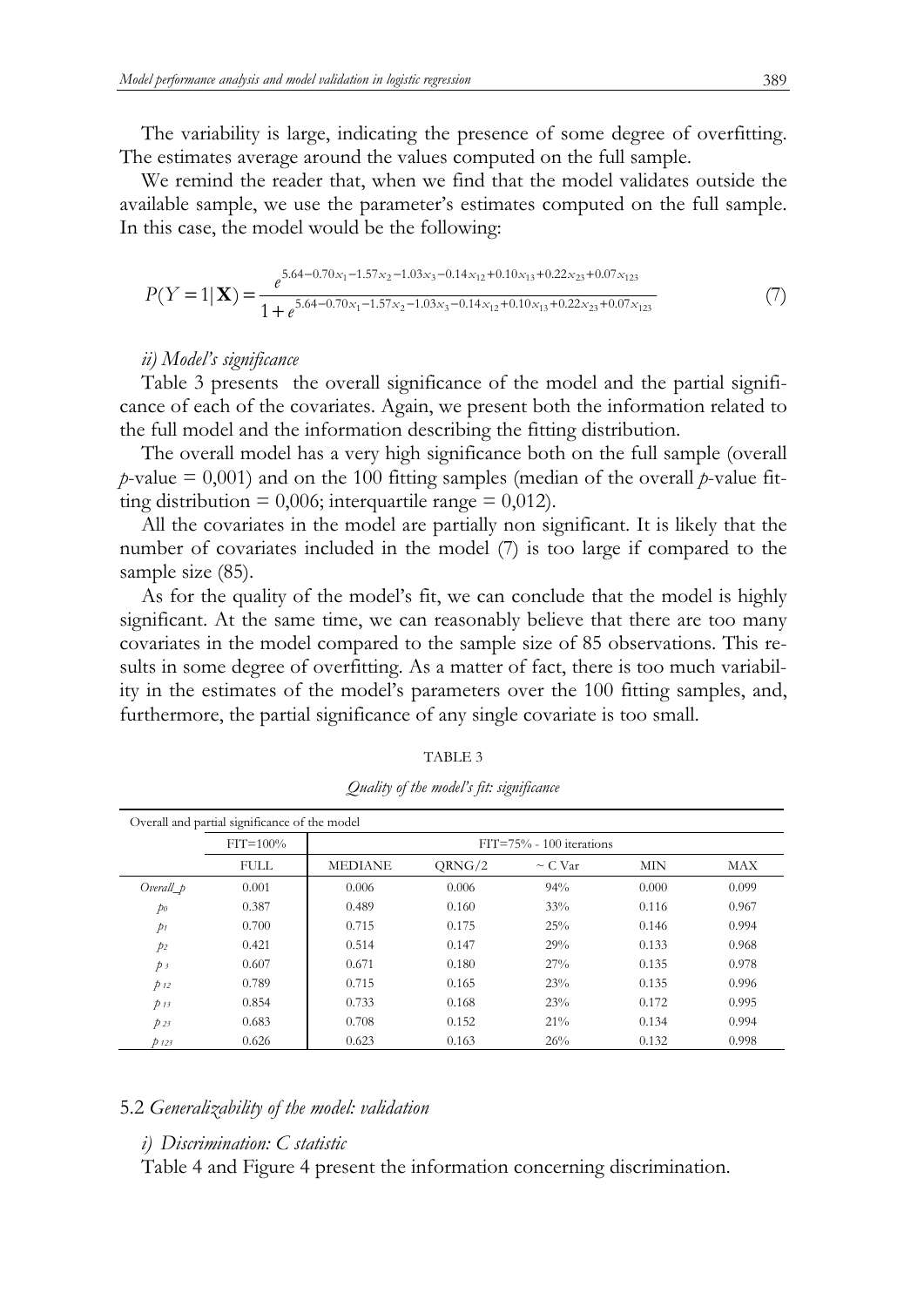The model fitted on the full sample has an excellent discrimination  $(C = 0.803)$ .

The model fitted on the full sample has an excellent discrimination  $(C = 0.803)$ .

The fitting distribution of the C statistic is also very good. The median is 0,805 and the distribution is concentrated around the median (QRNG/2 = 0,019;  $\sim$ C Var  $= 2\%$ ). Furthermore, the minimum value of the distribution is 0,741, which is still an acceptable value for discrimination. Thus the model discriminates very well between the two classes of outcome in the 100 fitting samples.

| TABLE 4        |  |
|----------------|--|
| Discrimination |  |

| Discrimination: C statistic |              |                |                              |              |       |       |  |  |  |  |  |
|-----------------------------|--------------|----------------|------------------------------|--------------|-------|-------|--|--|--|--|--|
|                             | $FIT = 100%$ |                | $FIT = 75% - 100$ iterations |              |       |       |  |  |  |  |  |
|                             | <b>FULL</b>  | <b>MEDIANE</b> | ORNG/2                       | $\sim$ C Var | MIN   | MAX   |  |  |  |  |  |
| $C$ fit                     | 0.803        | 0.805          | 0.019                        | $2\%$        | 0.741 | 0.874 |  |  |  |  |  |
| C val                       |              | 0.725          | 0.062                        | $9\%$        | 0.445 | 0.931 |  |  |  |  |  |

The validation distribution of the C statistic is not as good as the previous one, but still proves to be an acceptable discrimination of the model on the validation samples. The median value of the distribution is 0,725 and nearly 25% of the distribution is larger in value than 0,8.



*Figure 4 –* Discrimination: fitting versus validation distributions.

We can conclude saying that the model perfectly discriminates on the original sample and discriminates well outside it. Thus we believe that the regression equation underlying this model has a discrimination property which is not specific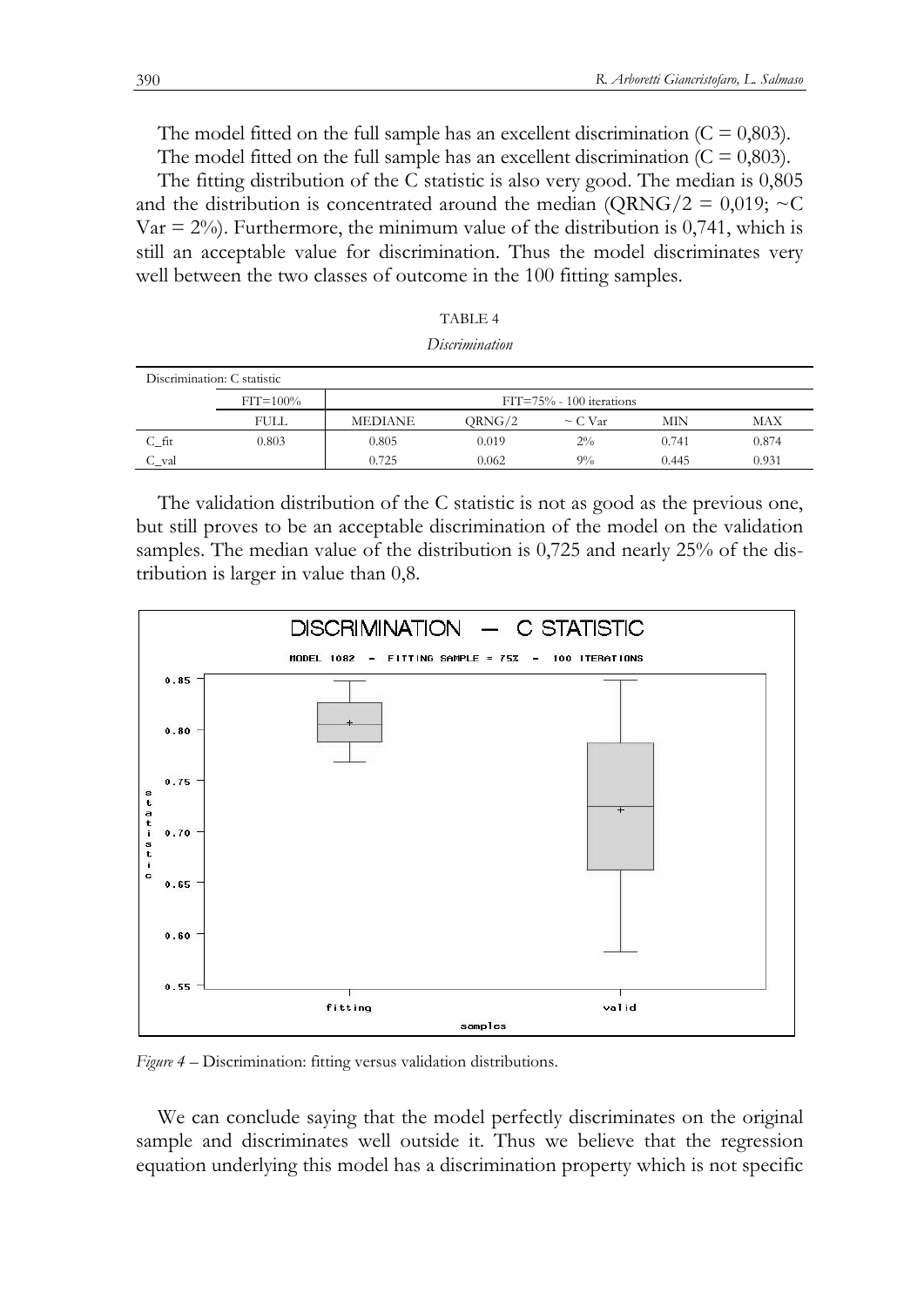to the available sample, but is extendable to the whole population. In other words, it is very likely that the model discriminates well on data which is new and independent from the sample used to fit the model.

### *ii) Calibration: Hosmer and Lemeshow test and bias*

Table 5 and Figure 5 present the information regarding calibration.

We have introduced two measures of calibration:

- bias is a very simple but still desirable measure.
- the Hosmer and Lemeshow test is a very reliable measure of calibration, which results in a statistical test.

Note that we compute the statistic using only four groups in order to have enough observations in each group both for the fitting and for the validation samples. Since there are only four groups, we are not testing for an accurate calibration. We only require the model to rank each observation out of four possible classes of probability of the outcome as being positive.

We remind the reader that, under the null hypothesis that the logistic regression model is the correct model, the Hosmer and Lemeshow test has approximately an asymptotic chi-squared distribution with *Q*-2 degrees of freedom, where  $Q$  is the number of groups. For this model then, under the null hypothesis, the test has a chi-squared distribution with two degrees of freedom.

|          | $FIT = 100%$ |                |          | $FIT = 75% - 100$ iterations |            |          |
|----------|--------------|----------------|----------|------------------------------|------------|----------|
|          | <b>FULL</b>  | <b>MEDIANE</b> | QRNG/2   | -CVar                        | <b>MIN</b> | MAX      |
| HL fit   | 1.312        | 1.15           | 0.60     | 53%                          | 0.02       | 5.03     |
| HL val   |              | 5.53           | 3.41     | 62%                          | 0.62       | 100.80   |
| Bias fit | 0.00         | $-3E-08$       | 1.42E-07 | 456                          | $-4E-06$   | 3.66E-06 |
| Bias_val |              | $-0.010$       | 0.081    | 808                          | $-0.233$   | 0.201    |

# TABLE 5

*Calibration*

Alpha =  $0.10$ : critical value = 4.6052

Alpha =  $0.05$ : critical value =  $5.9915$ 

Alpha =  $0.01$ : critical value =  $9.2103$ 

Table 5 presents the critical values for the chi-squared distribution with 2 degrees of freedom for three different choices of the alpha-level. In figure 5, we only draw the critical value corresponding to the 0,5 alpha-level, i.e. 5,9915. That is, a value of the test smaller than 5,9915 indicates good calibration for the model in the example.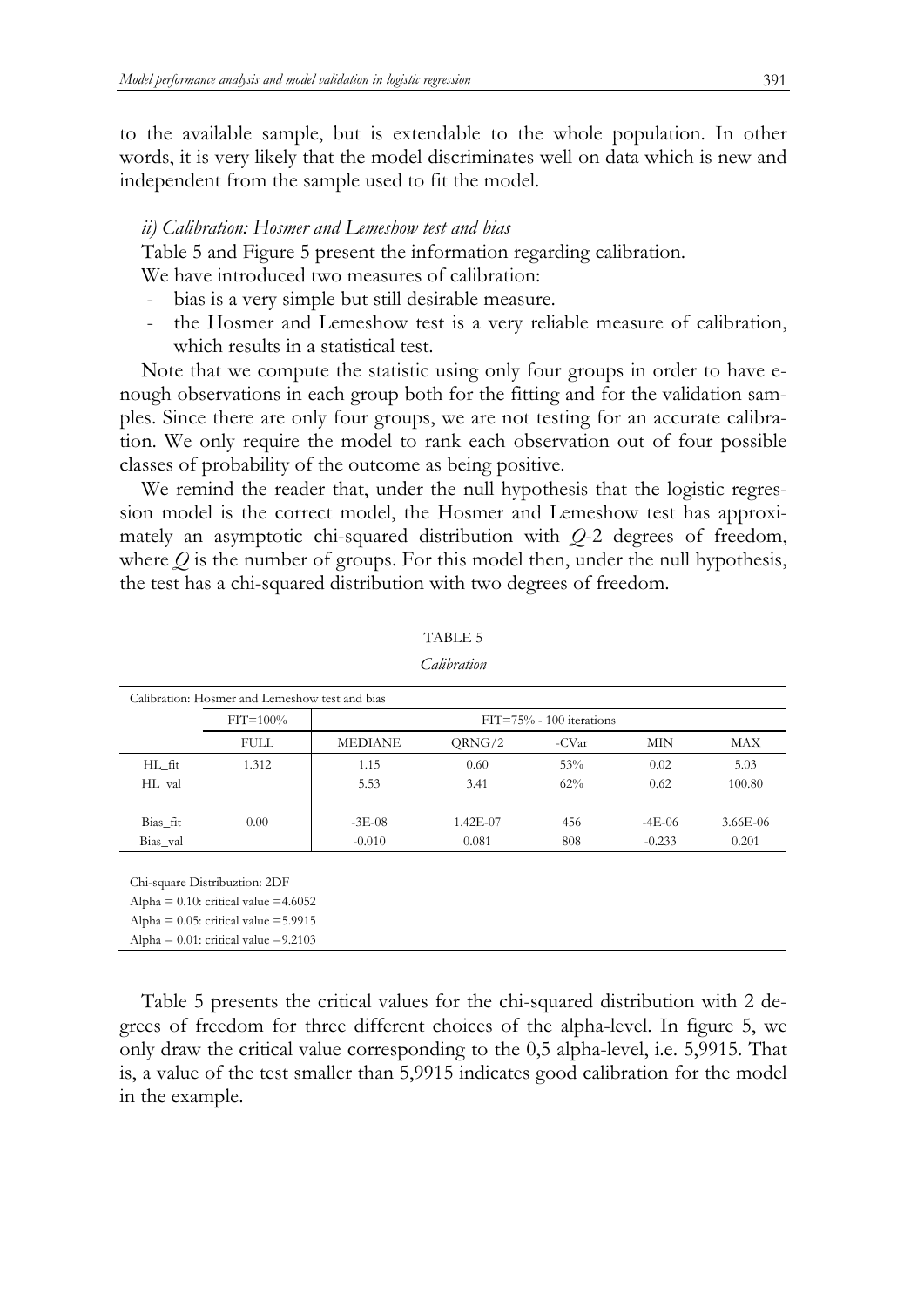

*Figure 5* – Calibration: fitting versus validation distributions.

We can interpret the two distributions saying that the calibration on the fitting samples is excellent but it degenerates somewhat on the validation samples.

The validation distribution of the test has, in fact, a median value which is slightly smaller than the critical value: 5,53. That is, for almost half of the iterations, the model does not properly classify the subjects in the validation sample out of the four probability groups. As for bias, Figure 6 describes the fitting and the validation distributions.

Logistic regression is, as it should be, unbiased for the fitting samples. As for the validation distribution, the first quartile is  $-0.075$ , and the third is 0,087.



*Figure 6* – Calibration: bias.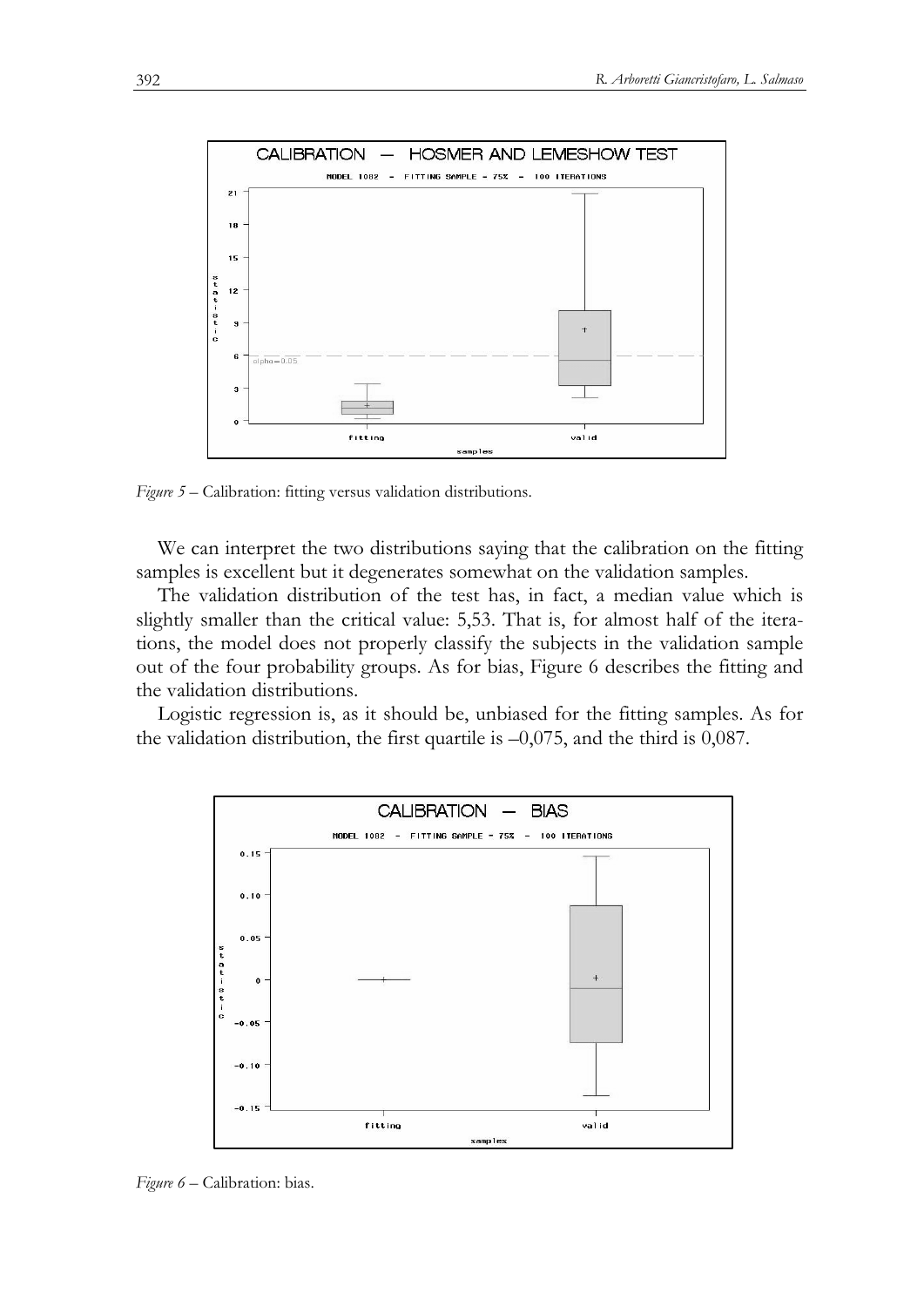We have defined bias as the mean value of the predicted probabilities minus the event frequency in the sample. Each of the 100 validation samples has a size of 21 and about 10 positive subjects. This means that the observed event frequency in the sample is about 50%. A bias value of for instance 0,08 means that on average the predicted frequency is 58%. This results in a relative error of 16%. This confirms the indications of the Hosmer and Lemeshow test.

### 5.3 *Generic information about the samples*

Table 6 illustrates summary information about the different samples involved in the procedure:

| Samples information |              |                |                              |       |      |      |  |  |  |  |  |
|---------------------|--------------|----------------|------------------------------|-------|------|------|--|--|--|--|--|
|                     | $FIT = 100%$ |                | $FIT = 75% - 100$ iterations |       |      |      |  |  |  |  |  |
|                     | <b>FULL</b>  | <b>MEDIANE</b> | QRNG/2                       | -CVar | MIN  | MAX  |  |  |  |  |  |
| Fitting site        | 85           | 64             | 0                            |       |      |      |  |  |  |  |  |
| $n1$ fit            | 41           | 31.0           | 1.0                          | $3\%$ | 26.0 | 35.0 |  |  |  |  |  |
| Validation site     |              | 21             | 0                            |       |      |      |  |  |  |  |  |
| n1_val              |              | 10.0           | 1.0                          | 10%   | 6.0  | 15.0 |  |  |  |  |  |

TABLE 6 *Generic information about the samples* 

The original sample has a size of 85 observations and each split divides it into a fitting sample containing 64 observations, and validation sample containing the remaining 21 observations. Out of the 85 observations 41 are positive. Out of the 64 observations in the fitting samples about 31 are positive. Out of the 21 observations in the fitting samples about 10 are positive.

After having illustrated the procedure, and commented on its results, we want to assess the point of how many observations should be reserved to the fitting sample.

# 6. FINAL REMARKS: DETERMINATION OF THE OPTIMAL NUMBER OF OBSERVATIONS FOR THE FITTING AND VALIDATION SAMPLES

As a general rule, the ability to predict future observations suffers when too small a portion of the available data is reserved for model fitting. Similarly, the ability to assess the fitted model suffers when too small a portion of the available data is reserved for validation (Picard and Berk, 1990). Properly splitting the data involves a trade-off between these considerations.

In practice, the portion of observations reserved for validation is always less than  $\frac{1}{2}$  and is usually in the  $\frac{1}{4}$  to  $\frac{1}{3}$  range (Harrell *et al*, 1996).

We now want to justify the choice of reserving 75% of the available data to the fitting of the model, and the remaining 25% to validation. In particular, we want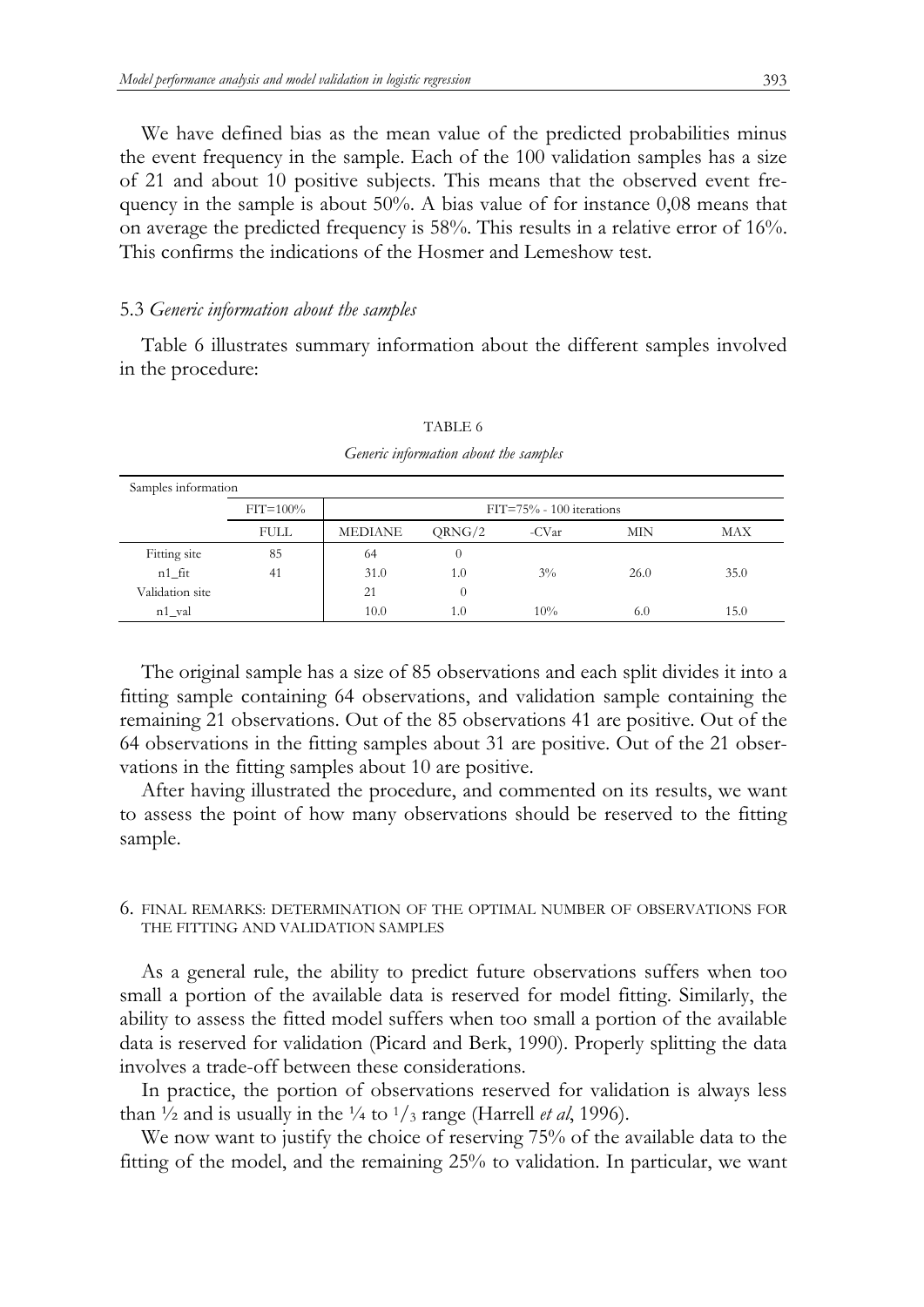to demonstrate that the chosen cut-off point constitutes the best trade-off between the reliability of the model fitting phase and the reliability of the model validation phase. We do this by testing different cut-off points for the above described model and by comparing the results of the validation procedure.

Table 7 reports the model fitted on the full available sample and the results of the procedure for five different cut-off points:

- 1<sup>st</sup> column: the model is fitted on the whole available data;
- $2<sup>nd</sup>$  column: the fitting sample includes 80% of the available data;
- 3<sup>rd</sup> column: the fitting sample includes 75% of the available data;
- $\bullet$  4<sup>th</sup> column: the fitting sample includes 70% of the available data;
- $5<sup>th</sup>$  column: the fitting sample includes 66% of the available data;
- $6<sup>th</sup>$  column: the fitting sample includes 50% of the available data

From table 7 we can clearly see that the larger the portion of the available data reserved for the validation samples, the smaller the variability of the estimates of the model, and, on the contrary, the worse the calibration of the model on the validation samples.

|                  | Data splitting: optimum cut-off point --- 100 iterations |          |                   |          |                |          |                |          |                |          |                |
|------------------|----------------------------------------------------------|----------|-------------------|----------|----------------|----------|----------------|----------|----------------|----------|----------------|
| Fitting size     | 100%                                                     |          | 80%               |          | 75%            |          | 70%            |          | 66%            | 50%      |                |
|                  | All sample                                               | Median   | - $\mathrm{CVar}$ | Median   | -CVar          | Median   | - Var          | Median   | - CVar         | Median   | -CV $ar$       |
| b <sub>0</sub>   | 5.64                                                     | 5.7      | 32                | 5.3      | 38             | 5.6      | 48             | 5.6      | 56             | 6.3      | 87             |
| $b_1$            | $-0.70$                                                  | $-0.6$   | $-96$             | $-0.6$   | $-105$         | $-0.6$   | $-147$         | $-0.6$   | $-175$         | $-0.6$   | $-343$         |
| b <sub>2</sub>   | $-1.57$                                                  | $-1.6$   | $-32$             | $-1.6$   | $-39$          | $-1.7$   | $-52$          | $-1.7$   | $-51$          | $-1.8$   | $-77$          |
| $b_3$            | $-1.03$                                                  | $-1.0$   | $-47$             | $-0.9$   | $-86$          | $-0.7$   | $-113$         | $-1.0$   | $-94$          | $-1.4$   | $-133$         |
| $b_{12}$         | $-0.14$                                                  | $-0.2$   | $-91$             | $-0.2$   | $-106$         | $-0.1$   | $-244$         | $-0.1$   | $-199$         | $-0.2$   | $-207$         |
| $b_{13}$         | 0.10                                                     | 0.1      | 282               | 0.1      | 379            | 0.0      | $-4654$        | 0.0      | 1328           | 0.1      | 781            |
| $b_{23}$         | 0.22                                                     | 0.2      | 69                | 0.2      | 95             | 0.2      | 115            | 0.2      | 101            | 0.3      | 134            |
| $b_{123}$        | 0.07                                                     | 0.1      | 53                | 0.1      | 72             | $0.1\,$  | 113            | 0.1      | 86             | $0.1\,$  | 164            |
| $Overall_p$      | 0.001                                                    | 0.005    | 84                | 0.006    | 94             | 0.006    | 241            | 0.011    | 121            | 0.022    | 186            |
| p <sub>0</sub>   | 0.387                                                    | 0.465    | 29                | 0.489    | 33             | 0.514    | 35             | 0.479    | 39             | 0.529    | 40             |
| $p_1$            | 0.700                                                    | 0.717    | 26                | 0.715    | 25             | 0.662    | 27             | 0.690    | 26             | 0.547    | 43             |
| p <sub>2</sub>   | 0.421                                                    | 0.481    | 27                | 0.514    | 29             | 0.520    | 39             | 0.517    | 36             | 0.530    | 39             |
| $\tilde{p}$ 3    | 0.607                                                    | 0.664    | 19                | 0.671    | 27             | 0.706    | 27             | 0.641    | 28             | 0.614    | 38             |
| $p_{12}$         | 0.789                                                    | 0.719    | 18                | 0.715    | 23             | 0.674    | 34             | 0.652    | 31             | 0.636    | 32             |
| $p_{13}$         | 0.854                                                    | 0.776    | 22                | 0.733    | 23             | 0.701    | 24             | 0.701    | 27             | 0.560    | 36             |
| $\rlap{/}p$ 23   | 0.683                                                    | 0.705    | 19                | 10708    | 21             | 0.714    | 26             | 0.674    | 21             | 0.633    | 29             |
| $p_{123}$        | 0.626                                                    | 0.639    | 22                | 0.623    | 26             | 0.666    | 33             | 0.642    | 31             | 0.631    | 36             |
| $C_{\text{fit}}$ | 0.803                                                    | 0.807    | $\mathfrak{Z}$    | 0.805    | $\sqrt{2}$     | 0.815    | $\overline{4}$ | 0.815    | $\mathfrak{Z}$ | 0.833    | $\overline{4}$ |
| C_val            |                                                          | 0.736    | 11                | 0.725    | $\overline{9}$ | 0.716    | 9              | 0.726    | 7              | 0.693    | $\overline{7}$ |
| HL_fit           | 1.31                                                     | 1.08     | 68                | 1.15     | 53             | 1.15     | 88             | 1.26     | 74             | 1.47     | 58             |
| HL_val           |                                                          | 5.20     | 100               | 5.53     | 62             | 5.74     | 105            | 7.71     | 84             | 12       | 130            |
| Bias_fit         | 0.00                                                     | $-7E-08$ |                   | $-3E-08$ |                | $-1E-08$ |                | $-7E-09$ |                | $-3E-09$ |                |
| Bias_val         |                                                          | 0.037    |                   | 0.010    |                | 0.034    |                | 0.003    |                | 0.007    |                |
| Sample           | 85                                                       | 68       |                   | 64       |                | 59       |                | 56       |                | 42       |                |
| size_fit         |                                                          |          |                   |          |                |          |                |          |                |          |                |
| Sample           |                                                          | 17       |                   | 21       |                | 26       |                | 29       |                | 43       |                |
| size_val         |                                                          |          |                   |          |                |          |                |          |                |          |                |

TABLE 7 *Determination of the optimal size of the fitting and validation samples*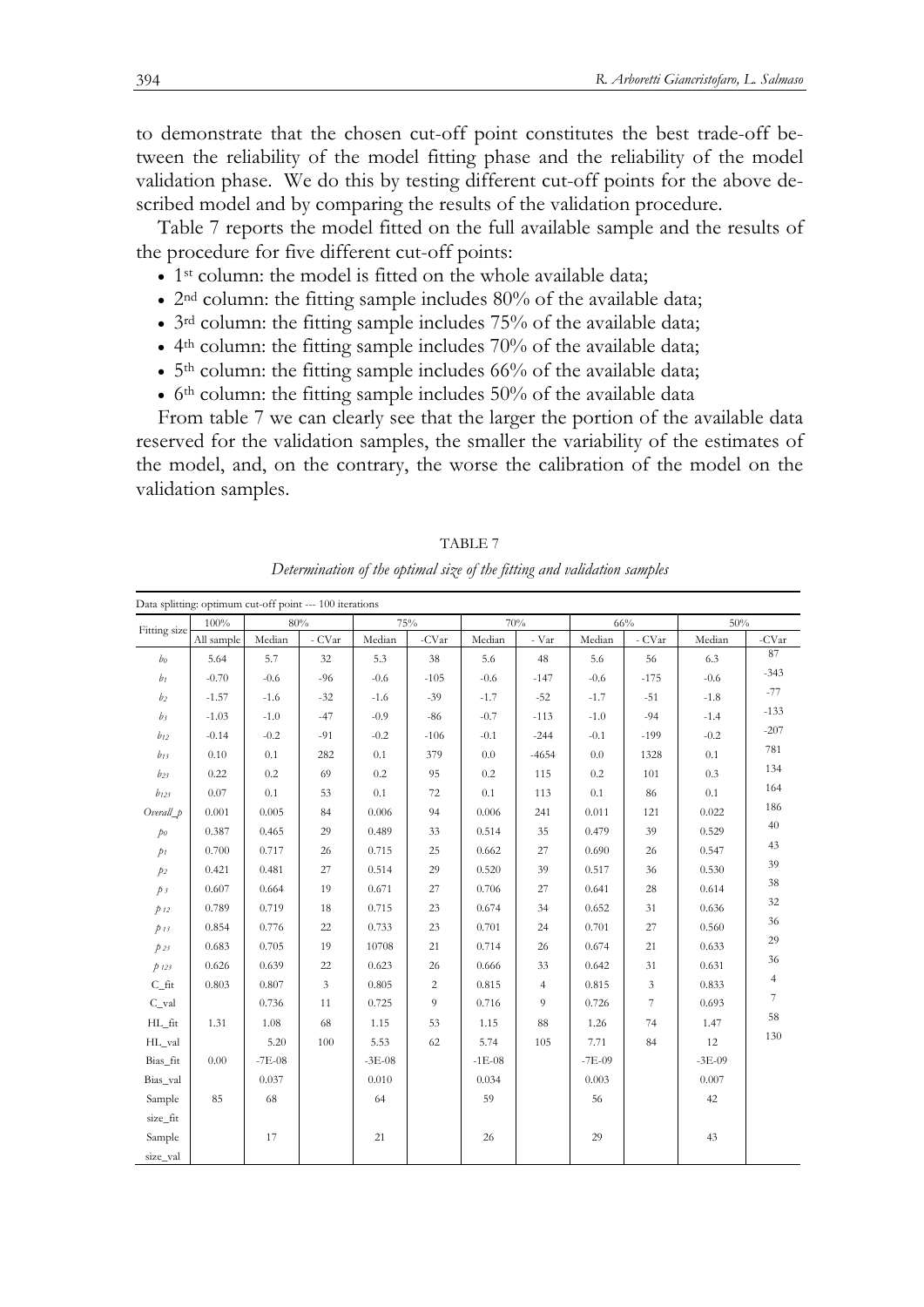Also note that if the validation samples are too small, we do not have enough observations in each of the four groups used to reliably compute the Hosmer and Lemeshow test.

Among the five possible cut-off points, the best one seems to be the 75% one. It allows us to have enough data to fit the model and obtain good estimates of the parameters and, at the same time, enough data to validate it.

Centro per la modellistica, il calcolo e la statistica ROSA ARBORETTI GIANCRISTOFARO *Università di Ferrara* LUIGI SALMASO

### ACKNOWLEDGEMENT

Authors wish to thank Prof. Ralph B. D'Agostino for helpful suggestions and comments.

#### **REFERENCES**

- R.B. D'AGOSTINO, J.L. GRIFFITH, C.H. SCHMIDT, N. TERRIN, (1998), *Measure for evaluating model performance*, in "Proceedings of the biometrics section", 1997, Alexandria, VA. American Statistical Association. Biometrics Section, pp. 253-258.
- G.A. DIAMOND, (1992), *What price perfection? Calibration and discrimination of clinical prediction models*, "Journal of Clinical Epidemiology", 45, pp. 85-89.
- B. EFRON, R. TIBSHIRANI, (1993), *An introduction to the bootstrap*, Chapman and Hall, New York.
- J.A. HANLEY, B.J. MCNEIL, (1982), *The measure and use of the area under a receiver operating characteristic (ROC) curve*, "Radiology", 143, pp. 29-36.
- F.E. HARRELL, K.L. LEE, D.B. MARK, (1996), *Multivariable prognostic models: issues in developing models, evaluating assumptions and adequacy, and measuring and reducing errors*, "Statistics in Medicine", 15, pp. 361-387.
- D.W. HOSMER, S. LEMESHOW, (1980), *A goodness of fit test for the multiple logistic regression model*, "Communications in Statistics", A10, pp. 1043-1069.
- D.W. HOSMER, S. LEMESHOW, (2000), *Applied Logistic Regression*, 2nd edition. John Wiley & Sons, Inc., New York.
- F. MOSTELLER, J.W. TUKEY, (1977), *Data analysis and regression: a second course in statistics*. Reading, MA; Addison-Wesley.
- R.R. PICARD, K.N. BERK, (1990), *Data Splitting*. "American Statistician", 44, pp. 140-147.
- R.R. PICARD, R.D. COOK, (1984), *Cross-validation of regression models*, "Journal of the American Statistical Association", 70, pp. 575-583.
- SAS INSTITUTE INC., *SAS OnlineDoc®, Version 8*, Cary, NC: SAS Institute Inc., 1999.
- J. STEVENS, (1996), *Applied multivariate statistics for the social sciences, third edition*, Lawrence Erlbaum Associates, Mahwan, New Jersey.
- M. STONE, (1974), *Cross-validatory choice and assessment of statistical Predictions*, "Journal of the Royal Statistical Society", ser. B, 36, pp. 111-133.